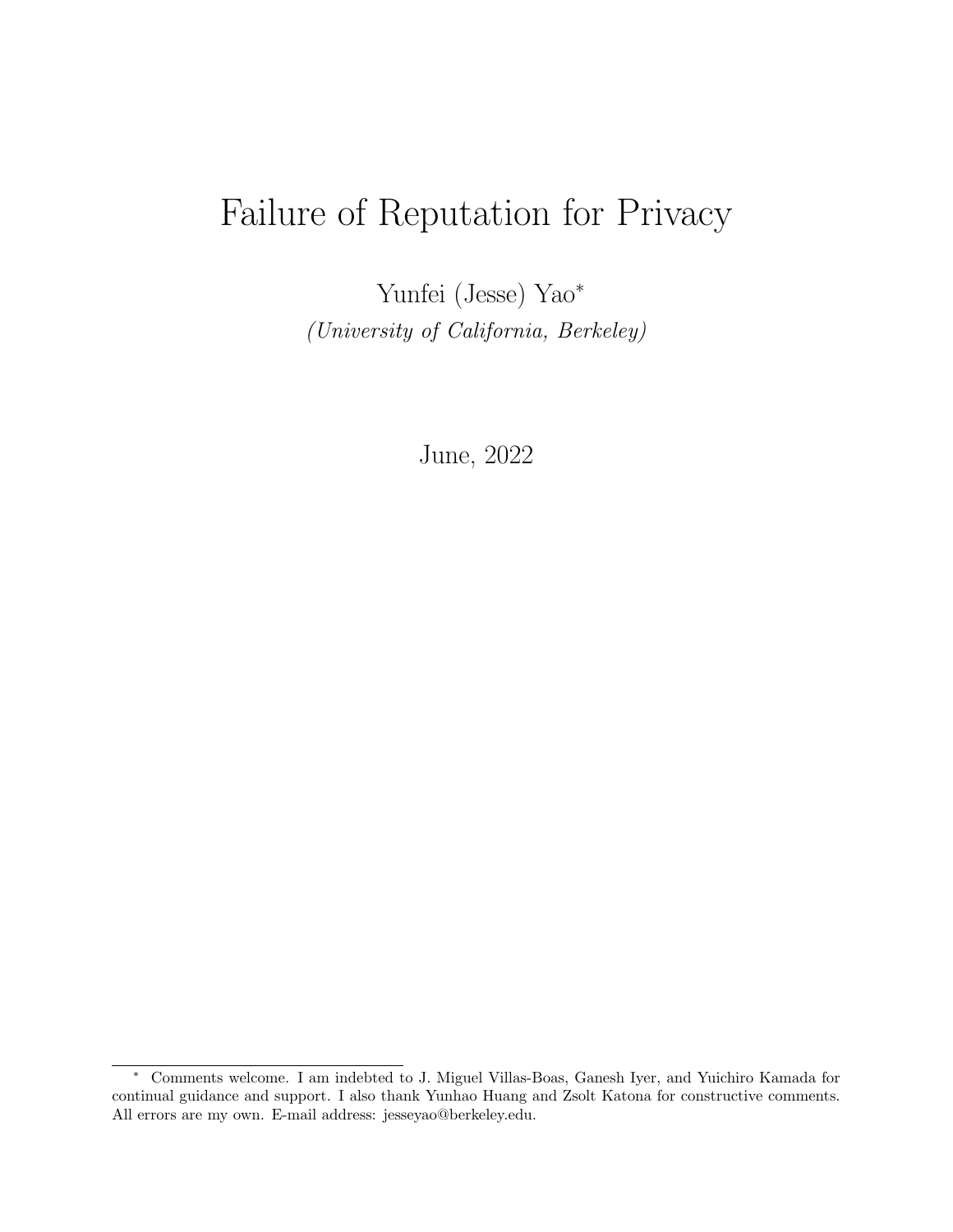# Abstract

As consumers become increasingly concerned about their privacy, firms can benefit from committing not to sell consumer data. However, the holdup problem prevents them from doing so in a static setting. This paper studies whether the reputation consideration of the firm can serve as a commitment device in a long-run game when consumers have imperfect monitoring technology. We find that a patient enough monopoly can commit because its reputation will be permanently destroyed if consumers observe the data sale. The persistent punishment provides the monopoly a strong incentive not to deviate. In contrast, reputation may fail to serve as a commitment device when there are multiple firms. The penalty for selling data is smaller as consumers cannot know which exact firm sold the data. Also, other firms can hurt the reputation of a particular firm even if it does not sell data. We find some sufficient conditions under which the incentive to deviate is so strong that firms lose the commitment power. Reputation failure in the presence of multiple firms persists when we consider endogenous or asymmetric monitoring.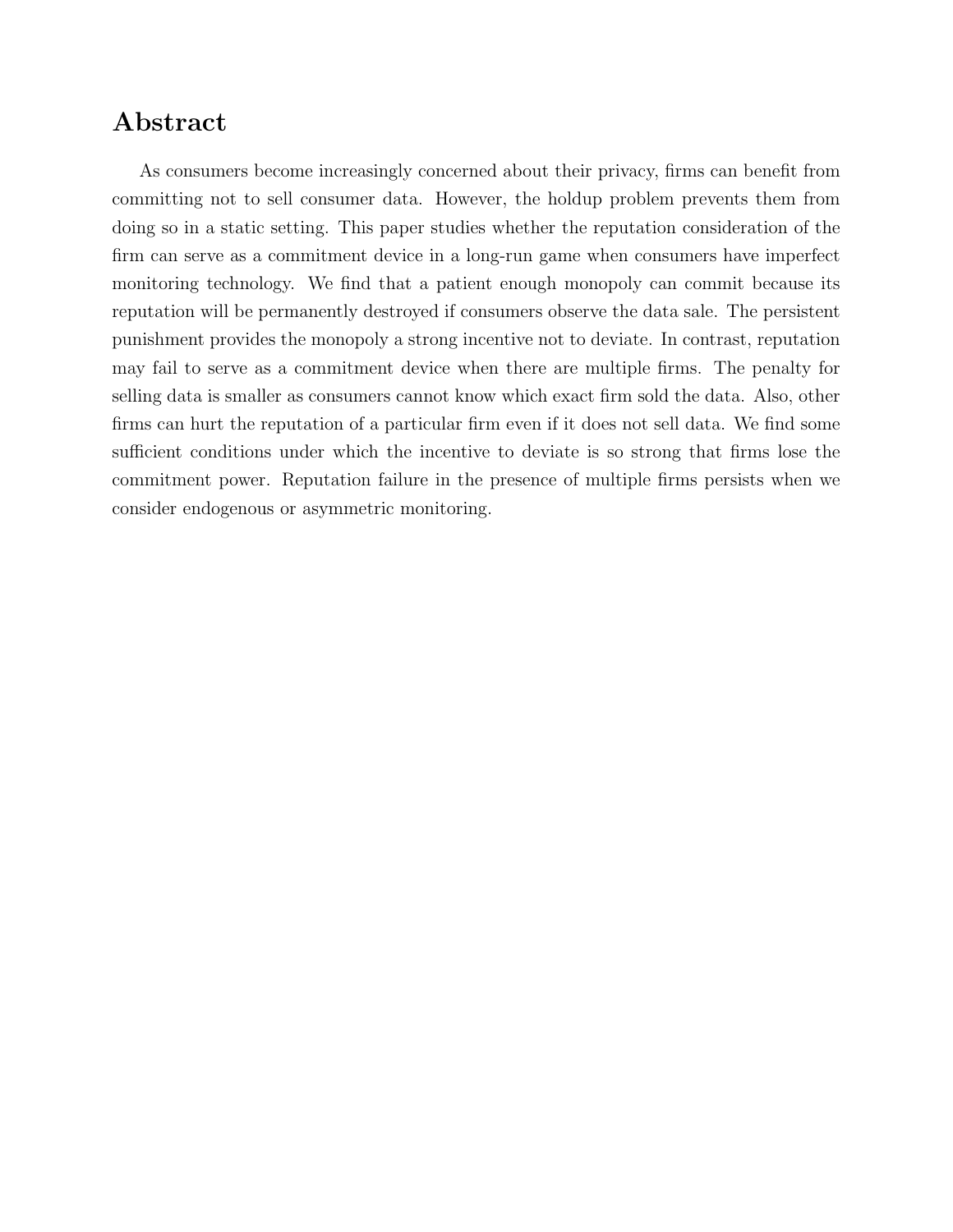### 1 Introduction

<span id="page-2-5"></span><span id="page-2-4"></span><span id="page-2-3"></span>The information market emerges in the digital era. The business of collecting and selling consumer data is estimated to be worth around  $$200$  billion.<sup>[1](#page-2-0)</sup> Firms use detailed information about individuals to offer a personalized product, price discriminate, show targeted ads, etc. Aware of the costs of revealing information, consumers are becoming increasingly concerned about their privacy. People started to raise concerns about their privacy even in the 1990s. About 0.01% of the US population opted out of the database of Lotus MarketPlace.[2](#page-2-1) But most people at that time were either not aware of the privacy issues or did not care much about it. A recent survey by KPMG in 2021[3](#page-2-2) among the US general population found that 86% of consumers viewed data privacy as a growing concern. One of the reasons people worry about the firm collecting their data is that they do not know how the firm will use it. According to the same survey, 40% of the consumers do not trust the firm to use their data ethically. Taylor (2004) shows that the firm can be better off by not protecting consumer privacy (selling customer data) if consumers are naive and unaware of it. However, selling data can backfire if consumers are sophisticated and expect the firm to sell their data. A large body of literature has documented that commitment benefits the firm. As a result, companies pay increasing attention to privacy. Apple, for instance, invested heavily in the operating systems to protect consumer privacy and spent lots of resources advertising their progress in privacy protection. In this particular setting, the firm desires the ability to commit to protecting consumer privacy by not selling consumer data. However, the nonverifiable nature of digital data makes it hard for the firm to commit. This paper looks at one possible solution - building trust by reputation.

The main contribution of the paper is to characterize some sufficient conditions such that reputation considerations cannot serve as a commitment device for privacy, even if firms are arbitrarily patient. When the firm is a monopoly and is patient enough, reputation enables it to commit never to sell the data. It achieves the Stackelberg payoff in all but a finite number of periods. However, when there are multiple firms, reputation may fail to enable any firms to commit. The intuition is that one firm's reputation depends on other firms' actions. Selling data by one firm has a negative externality on other firms. Firms do not take it into account in equilibrium. So, the benefit of not selling data is lower, as other firms' behavior may still hurt the firm's reputation. Anticipating such externality, consumers penalize each

<span id="page-2-1"></span><span id="page-2-0"></span>[<sup>1</sup>](#page-2-3) https://www.latimes.com/business/story/2019-11-05/column-data-brokers

[<sup>2</sup>](#page-2-4) https://www.forbes.com/sites/forbestechcouncil/2020/12/14/the-rising-concern-around-consumerdata-and-privacy/?sh=73c76330487e

<span id="page-2-2"></span>[<sup>3</sup>](#page-2-5) https://advisory.kpmg.us/content/dam/advisory/en/pdfs/2021/corporate-data-responsibility-bridgingthe-consumer-trust-gap.pdf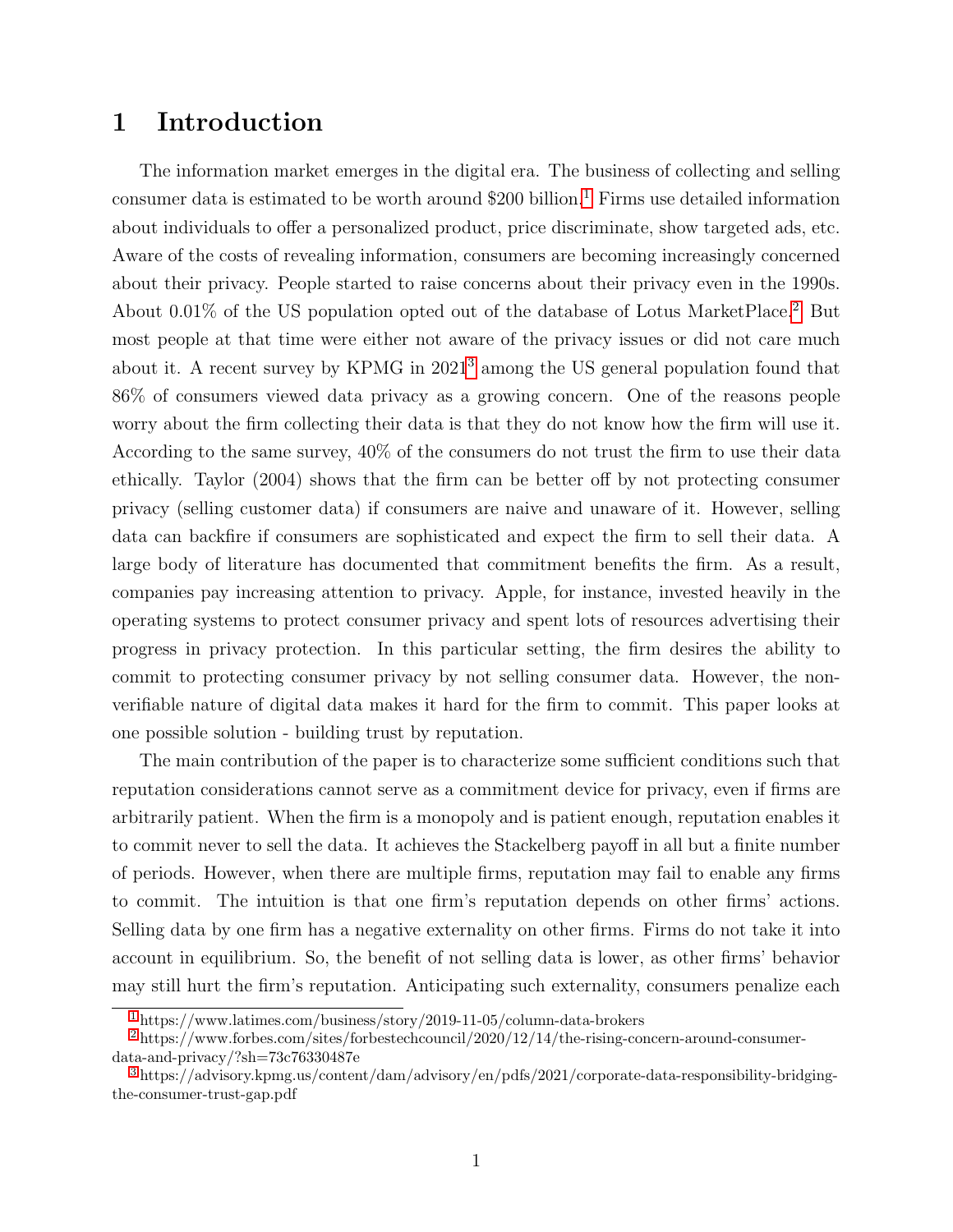firm less when observing data sales. In addition, the likelihood of the deviation being pivotal reduces in the number of firms. Therefore, the cost of selling data is lower. So, the firm has more incentive to deviate. When the number of firms is large, or the monitoring technology is good, the incentive for the firm is so strong that no firm could commit never to sell the data. This reputation failure result hurts all the firms.

<span id="page-3-1"></span>We consider long-lived firms interacting with short-lived consumers repeatedly in two markets. In the product market, the consumer decides how much information to reveal. Each firm infers consumer preferences based on the revealed information and offers a personalized product and price. The consumer then makes the purchase decision. By revealing more information, she<sup>[4](#page-3-0)</sup> gets a better recommendation. However, the firm will charge a higher price when it collects more information from the consumer, knowing that she has a higher expected valuation for the product. So, the consumer faces a tradeoff between better product fit and lower price. In the information market, the firm could sell consumer data to third parties (e.g., data intermediaries). Consumers may suffer disutility from the sale of their data. For example, they may experience scam emails/calls or account hacking. If consumers reveal more information, they will be more vulnerable to data sales. Therefore, the consumer's decision of how much information to reveal in the product market depends on her belief about the firm's behavior in the information market. If the consumer thinks the firm will sell her data, she will reveal no information to minimize the cost of privacy loss. If she trusts the firm not to sell her data, she will reveal some information to get a better product recommendation. The Stackelberg action of the firm is not to sell data. But the decision of whether to sell data or not is made after the consumer reveals the information. Hence, the holdup problem prevents the firm from doing so in a static setting.

This paper studies whether the reputation consideration of the firm can serve as a commitment device in a long-run game when consumers have imperfect monitoring technology. Reputation can be a commitment device for a patient enough monopoly but may fail to be one when there are multiple firms, even when firms are arbitrarily patient. In particular, we have a reputation failure result when the number of firms is large, or the difference between the payoff with and without commitment is small, the likelihood of selling data being pivotal is low, and the privacy loss of the consumer is high. The intuition is that the monopoly will never restore its reputation by deviating from selling the data and being caught. The high and permanent reputation cost provides a strong incentive for the monopoly to commit to privacy. In contrast, when there are multiple firms, consumers do not know which firm exactly sold the data, even if they observe data sales. Therefore, the penalty for selling data is lower, and a firm's reputation may be hurt even if it did not sell data. The low and

<span id="page-3-0"></span>[<sup>4</sup>](#page-3-1) We refer to the consumer as "she" throughout the paper.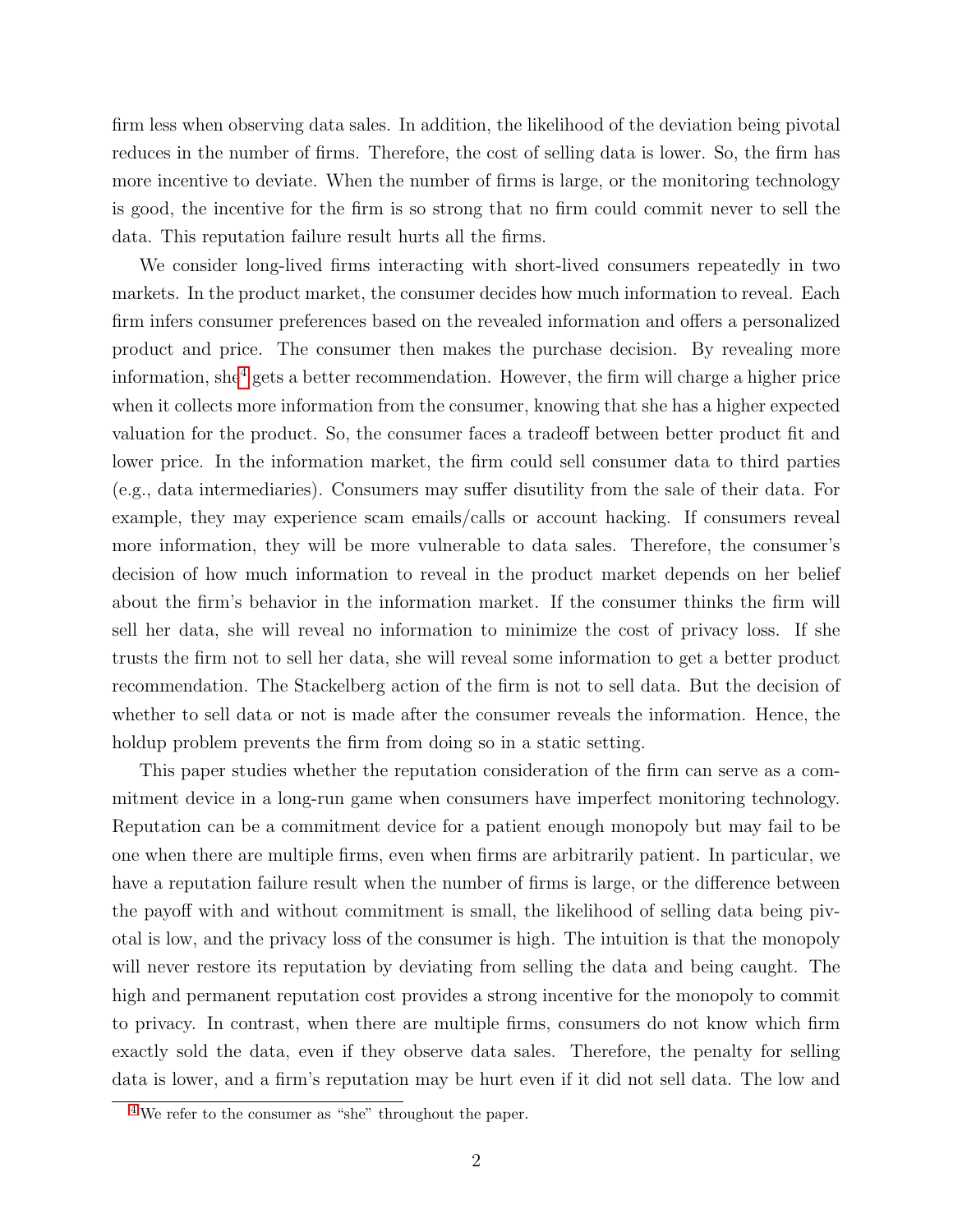temporary reputation cost provides a strong incentive for the firm to deviate.

We consider several extensions to the main model. Consumers can voluntarily incur efforts to monitor firms better. We find that endogenous monitoring helps a monopoly build up a reputation faster, benefiting both the rational firm and consumers. However, it does not provide enough incentives for multiple firms to commit not to sell data. Also, we consider asymmetric monitoring. The monopoly case implies that rational firms can commit without noise. In contrast, any noise from other firms will break down the commitment power. This fragility result shows that the possibility rather than the level of interaction of firms' behavior in the reputation-building process is critical to the reputation failure.

#### 1.1 Literature Review

This paper contributes to the literature on the economics of privacy (see Acquisti et al. for a survey). Goldfarb and Tucker (2012) and Lin (2019) document the existence of substantial privacy concerns of the consumer. In a static framework, Ichihashi (2020) shows that sellers prefer to commit to the price of the good for the buyers to reveal more information. We investigate when such commitment is feasible without an external commitment device. Recent papers have paid much attention to the economic impact of regulations such as GDPR, CCPA, and AdChoices, which seek to protect consumer's privacy and give them more control over their data (Athey et al. 2017, Ke and Sudhir 2020, Goldberg et al. 2019, Goldfarb and Tucker 2011, Johnson et al. 2020, Johnson et al. 2021). There are two reasons why reputation is essential despite various regulations. First, the main focus of those regulations is to give consumers more control over the usage of their data rather than to provide the firm with commitment power. Second, the transparency and verifiability nature of data transactions raises concerns about the credibility of such policy. Even if firms do not sell data in the presence of such regulation, consumers may still not reveal enough information to the firm. Protecting consumer privacy will not benefit the firm if it fails to obtain consumers' trust about how firms handle their data. Absent the information market and the possibility of selling data, Chen and Iyer (2002) study competing firms' incentives to collect data. They find that firms may voluntarily collect less information about consumers to mitigate the price competition. Closely related to our paper, Jullien et al. (2020) study a website's incentive to sell consumer information in a two-period model. Unlike in our paper, the website in their paper does not try to change consumers' beliefs about its type. Instead, the website wants to affect consumer's behavior on the vulnerability of bad experiences due to data sales.

This paper is also related to the literature on reputation. The idea of modeling reputation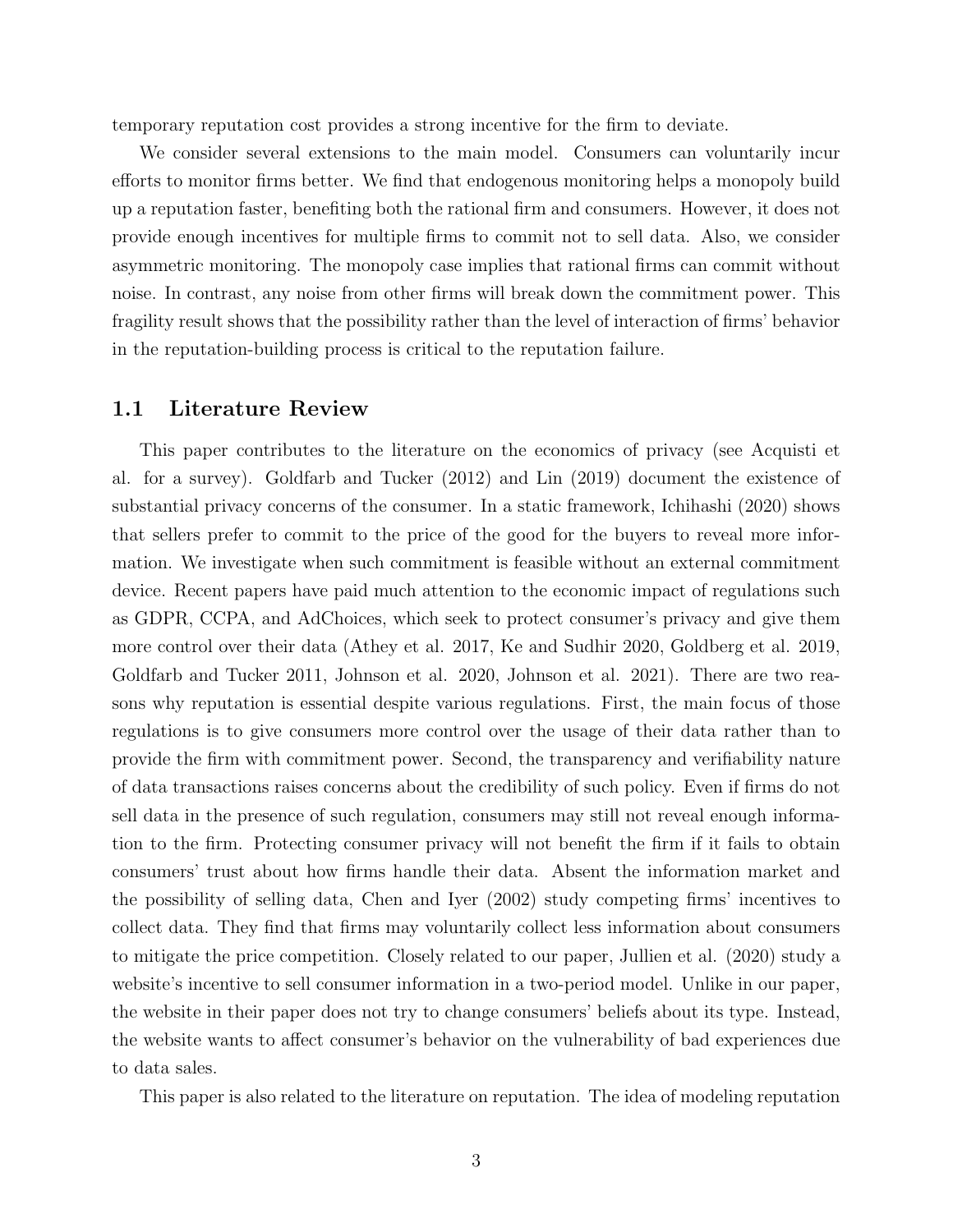by incomplete information comes from Kreps et al. 1982, Kreps and Wilson (1982), and Milgrom and Roberts (1982). Fudenberg and Levine (1989) show that a patient long-run player will commit to the Stackelberg action in the presence of a behavioral type and perfect monitoring. Reputation serves as a commitment device and selects away bad equilibria for the long-lived player. In contrast, Ely and Välimäki  $(2003)$  and Morris  $(2001)$  show that reputation concerns may hurt the firm under imperfect monitoring. Substantively, the paper most closely related to us is Phelan (2006), which studies a problem where the government builds a reputation for trust. The reputation shock is non-permanent despite perfect monitoring because the government's type can change over time. Tirole (1996) studies the economics of collective reputation. Similar to our paper, individual reputation and incentive depend not only on one's past behavior but also on other players' because of the noisy signal. The inability to build a reputation relies on the different arrival times of the players. In our paper, reputation failure is driven by the externality of one firm's behavior on the other one's reputation rather than the arrival time. Despite the long development of this literature, people have not paid much attention to the reputation for privacy. This paper shows that reputation may fail to help the firm commit when their reputations depend on each other's behavior, and there is a bad type who does not care about consumer privacy. It connects the bad reputation and collective reputation literature.

The remainder of the paper is organized as follows. Section 2 presents the main model. Section 3 shows the ability of the monopoly to commit. Section 4 characterizes some sufficient conditions under which reputation fails to serve as a commitment device when there are multiple firms. The next two sections consider several extensions to the main model. Section 5 studies endogenous monitoring. Section 6 studies asymmetric monitoring. Section 7 concludes.

### 2 Model

Time is infinite,  $t = 0, 1, 2, ...$  and the discount factor is  $\delta$ . There are N long-lived firms and a short-lived consumer at each period. The consumer interact with all the firms. The firm's payoff is  $(1 - \delta) \sum_{t=0}^{+\infty} \delta^t u_t$ , where  $u_t$  is the stage payoff at time t. There is a product market and an information market.

#### 2.1 Product Market

Consumers have different horizontal preferences and are located uniformly on a circle with a circumference of 1. When a consumer visits the firm in the product market, she chooses how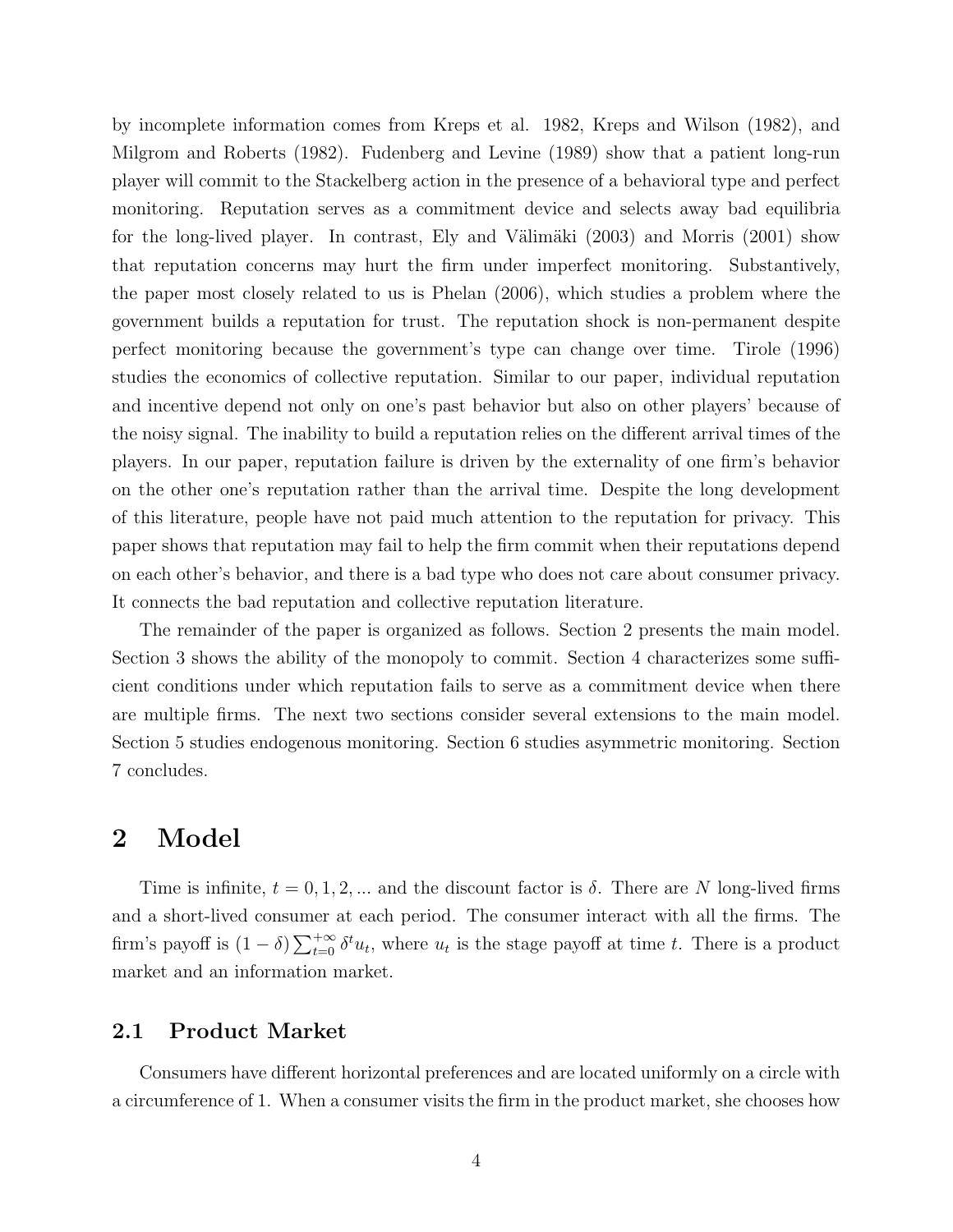much information to reveal. If the consumer locating at  $x \sim [0, 1]$  reveals  $\eta \in [0, 1]$  proportion of information, the firm gets a noisy signal  $l \sim U[x-(1-\eta)/2 \mod 1, x+(1-\eta)/2 \mod 1]$ about the consumer's location,<sup>[5](#page-6-0)</sup> as illustrated by Figure [1.](#page-6-1) Based on the signal, the firm offers a personalized product and sets the price  $p$ . The consumer then makes the purchase decision. Denote the distance between the product's location, y, and the consumer's location, x, by  $d = |x - y|$ . We have that  $d \sim U[0, (1 - \eta)/2]$ . The baseline valuation of the product is  $v$ , and the disutility from the mismatch of the recommended product and the consumer's horizontal taste is td. Therefore, the consumer gets  $v - td - p$  if she buys and 0 if she does not buy. We assume that there is enough horizontal differentiation,  $t > v$ .

<span id="page-6-2"></span><span id="page-6-1"></span>

Figure 1: Consumer's location x and the signal  $l$ 

Given the product recommendation and price, the consumer purchases if and only if the expected payoff is positive,  $v - td - p \ge 0$ . Thus, the firm's problem is:

$$
\max_{p} p \cdot \mathbb{P}[v - td - p \ge 0] = p \left[ \frac{2(v - p)}{(1 - \eta)t} \wedge 1 \right]
$$

Therefore, the optimal price is:

$$
p^*(\eta) = \begin{cases} \frac{v}{2}, & \text{if } \eta \leq 1 - \frac{v}{t} \\ v - \frac{(1-\eta)t}{2}, & \text{if } \eta > 1 - \frac{v}{t} \end{cases}
$$

When the consumer reveals a lot of information, the firm accurately knows her preference. The optimal price makes the consumer located farthest away from the recommended product indifferent between purchasing or not. Therefore, she always makes the purchase. When the consumer reveals less information, the firm gets a noisier signal about her preference. The

<span id="page-6-0"></span> $5$  This implies that the firm will offer a product located at  $l$  given the signal.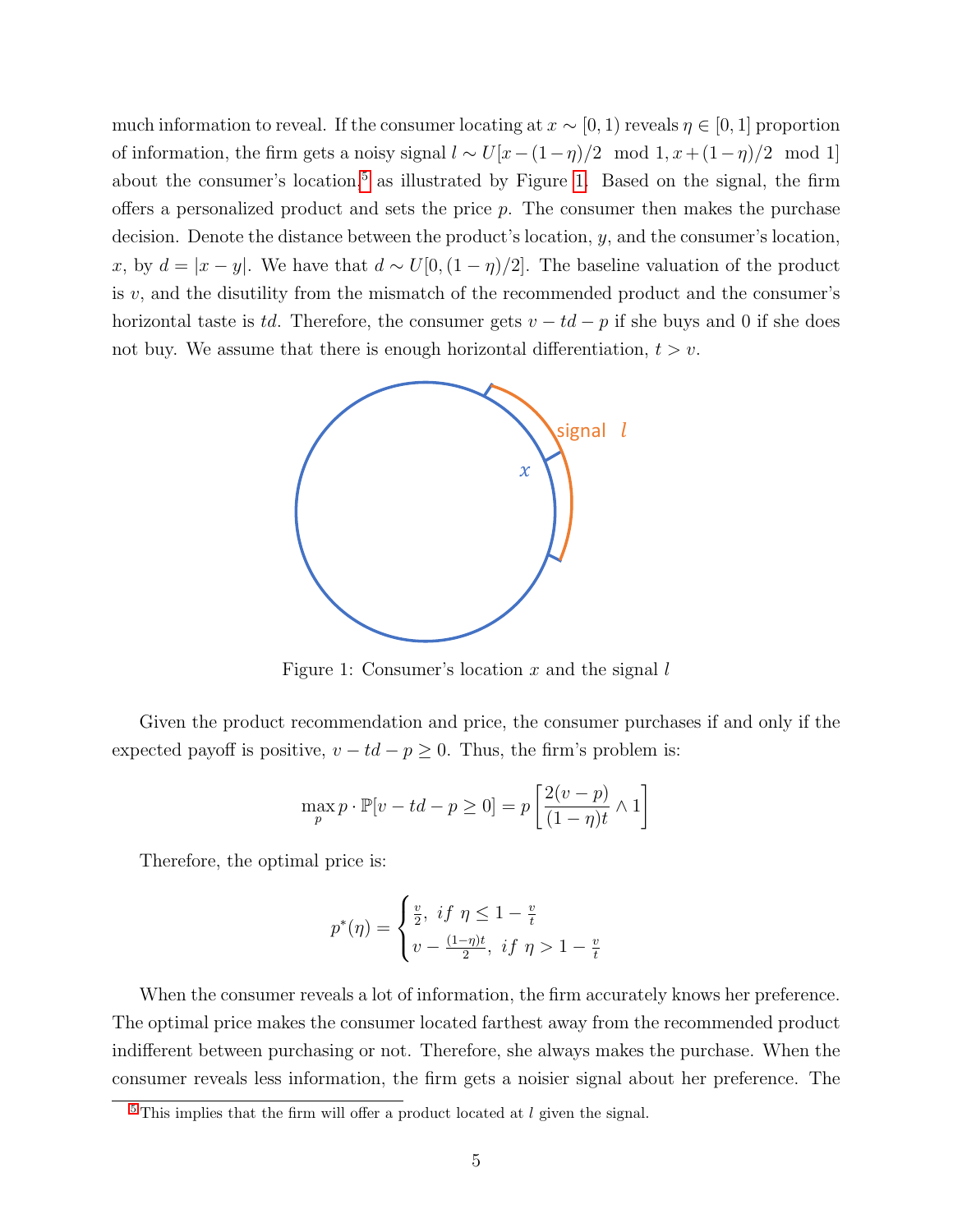profit from each purchase will be too low if the firm wants the consumer always to buy the product. Therefore, only consumers with a high enough valuation for the recommended product purchases it under the optimal price. If the recommended product locates far away from the consumer, the consumer will not buy it.

#### 2.2 Information Market

The firm could sell consumer data in the information market to third parties (e.g., data intermediaries). For each consumer, the firm has the data directly revealed by her and the behavioral data of whether she makes the purchase given the product and price offered.<sup>[6](#page-7-0)</sup> The firm gets  $D(\eta)$  by selling the data. We assume that  $D(\eta)$  increases in  $\eta$  to reflect that more accurate information is more valuable. The consumer might experience a scam or account hack if the firm sells data. Consumers are more vulnerable to such undesired activities when they reveal more information. So, we assume that the expected privacy cost of the consumer is  $\eta u_b$ <sup>[7](#page-7-1)</sup> Consumers could imperfectly monitor the behavior of the firm in the information market. If a firm sold data in the previous period, the consumer detects it with probability q. The consumer will receive a signal  $s = y$  if they caught any of the sales and  $s = n$  if they did not detect any sales.<sup>[8](#page-7-2)</sup>

<span id="page-7-5"></span>Denote the probability of the firm selling the data by  $\mu_s$ , by picking the privacy level  $\eta$ , the consumer's expected ex-ante payoff is:

<span id="page-7-7"></span><span id="page-7-6"></span><span id="page-7-4"></span>
$$
U_0(\eta) = \begin{cases} -\mu_s \eta u_b + \frac{v^2}{4(1-\eta)t}, & \text{if } \eta \le 1 - \frac{v}{t} \\ -\mu_s \eta u_b + \frac{(1-\eta)t}{4}, & \text{if } \eta > 1 - \frac{v}{t} \end{cases}
$$

In the product market, revealing more information has two opposite consequences. On the one hand, the firm could offer a better-matched product, which benefits the consumer. On the other hand, the firm will charge a higher price, knowing that the consumer has a higher expected valuation.[9](#page-7-3) Price discrimination hurts the consumer. In the extreme case, if the firm perfectly knows the consumer's preference, it will extract all the consumer surplus. Therefore, the consumer never reveals all the information. The firm can only recommend a random product if the consumer does not reveal anything. The poor match

<span id="page-7-0"></span> $6$  Firms can infer consumers' willingness to pay from the data they reveal directly (Bergemann et al. 2020), or from the behavioral data of the consumer (Shen and Villas-Boas 2018, Taylor 2004, Villas-Boas 1999, 2004).

<span id="page-7-2"></span><span id="page-7-1"></span><sup>&</sup>lt;sup>[7](#page-7-5)</sup> Changing it to  $\eta u_b + k$  won't change the result qualitatively, and we choose this form for simplicity.

<sup>&</sup>lt;sup>[8](#page-7-6)</sup> The assumption that consumers cannot distinguish which firm sold the data gives the sharpest illustration of the main idea. We extend it later to give consumers a better sense of which firm sold the data.

<span id="page-7-3"></span><sup>&</sup>lt;sup>[9](#page-7-7)</sup> For more discussions about this kind of holdup problem, see Villas-Boas (2009) and Wernerfelt (1994).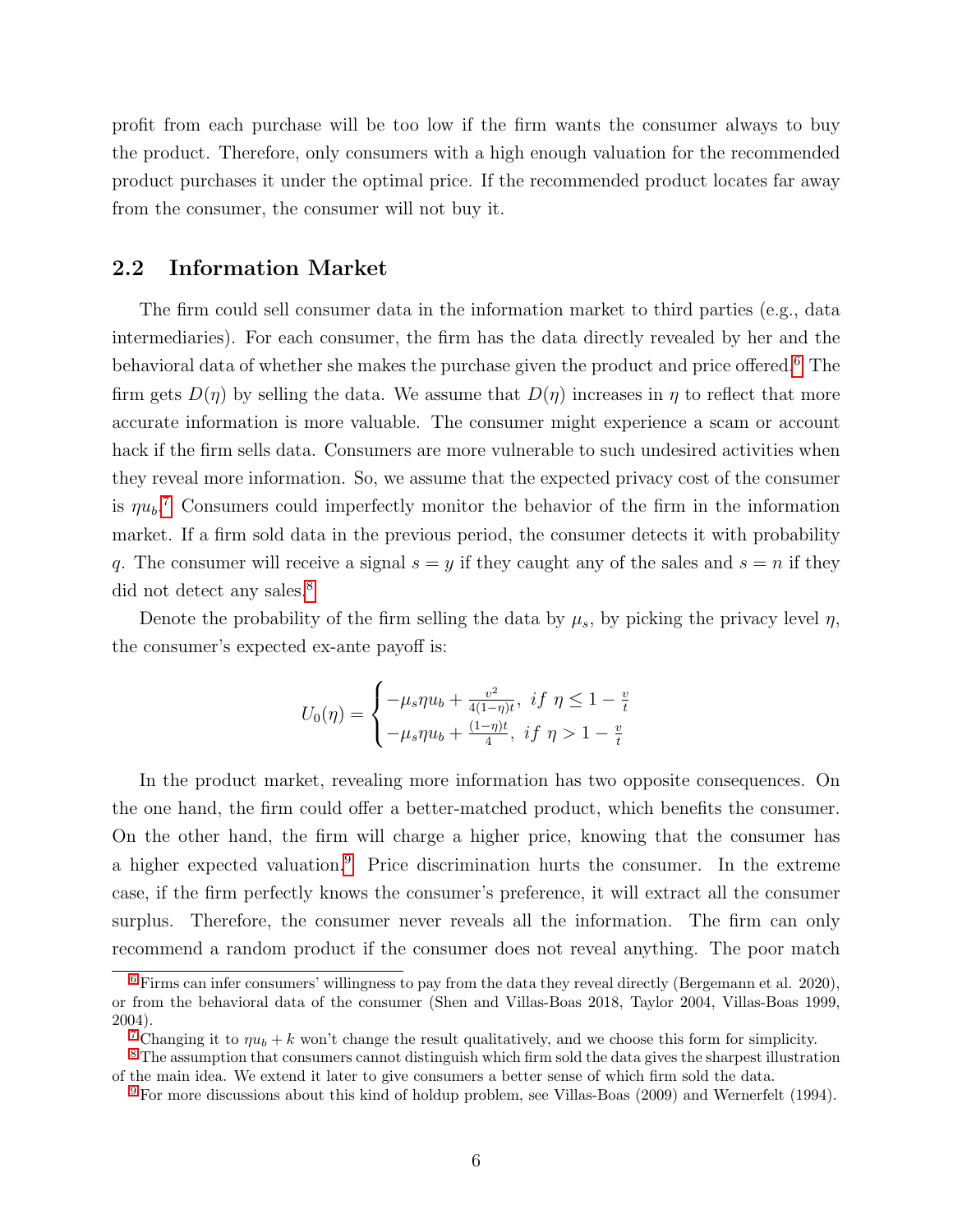<span id="page-8-0"></span>

Figure 2: Ex-ante consumer payoff as a function of  $\eta$  for  $v = 1$ ,  $t = 2$ ,  $u_b = 0.75$ , and  $\mu_s = 0.6$  (left) or 0.2 (right).

also hurts the consumer. So, it is optimal for her to reveal the information partially. However, the consumer also needs to consider the effect of information revelation in the information market. Disclosing more information to the firm always hurts the consumer there, as the consumer is more vulnerable when the firm sells her data. As Figure [2](#page-8-0) illustrates, revealing too much information is never optimal for the consumer. The firm can charge a high price because the product recommendation is very accurate with lots of information about the consumer. In addition, the privacy loss from data sales in the information market is also high. Consumers may, however, prefer revealing a moderate amount of information to revealing nothing. By revealing some information, consumers benefit from a better recommendation in the product market but suffer a privacy cost if the firm sells it in the information market. If the firm's likelihood of selling the data is high, the high expected privacy loss in the information market outweighs the gain from the better match in the product market. Thus the consumer reveals no information. On the contrary, If the firm's likelihood of selling data is low, the consumer partially reveals her preference for a better recommendation. We have the following result.

<span id="page-8-3"></span>**Proposition 1.** The optimal amount of information to reveal is  $\eta^* =$  $\sqrt{ }$  $\int$  $\mathcal{L}$  $1 - v/t$ , if  $\mu_s \leq \widehat{\mu}$ 0, if  $\mu_s > \widehat{\mu}$ where  $\widehat{\mu} = \frac{v}{4u}$  $\frac{v}{4u_b}$ .<sup>[10](#page-8-1)</sup>

,

<span id="page-8-2"></span><span id="page-8-1"></span><sup>[10](#page-8-2)</sup> For the problem to be interesting, we assume that the threshold  $\hat{\mu} \in (0, 1)$ . Also, consumers are indifferent between  $\eta = 1 - v/t$  and 0. We assume they choose  $\eta = 1 - v/t$ , which does not affect any analyses.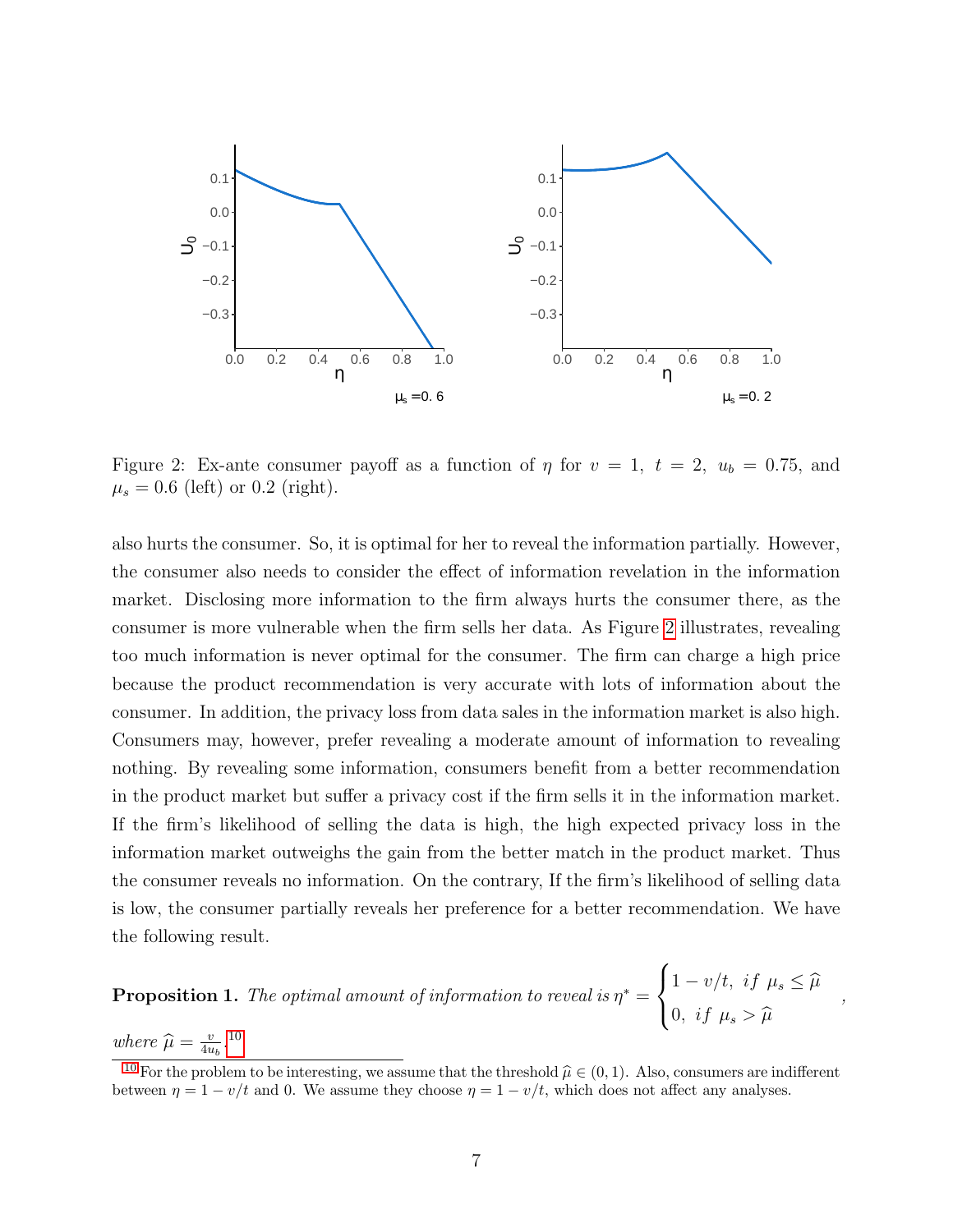Corollary 1. The firm's profit in the product market is  $\Pi^* =$  $\sqrt{ }$  $\int$  $\mathcal{L}$  $v/2$ , if  $\mu_s \leq \widehat{\mu}$  $v^2/2t$ , if  $\mu_s > \widehat{\mu}$ 

If the firm could commit not to sell consumer data, the consumer will pick  $\eta = 1 - v/t$ , which gives the firm a stage payoff of  $v/2$ . If, instead, the firm always sells consumer data, the consumer will not reveal any information by picking  $\eta = 0$ . The firm obtains a stage payoff of  $v^2/2t+D(0)$ . When the following assumption holds, the firm will prefer to commit to protecting consumer privacy and never sell the data. The benefit from the increased profit from the product market outweighs the cost of not selling consumer data.

.

#### 2.3 Reputation

There are two types of firms. A behavioral type (type  $B$ ) always sells the consumer data. A rational type (type  $R$ ) maximizes the expected sum of discounted utilities. The firm's reputation is consumers' belief about the probability that the firm is type  $B$ . The common priors on each firm being type B are  $\mu_0 \in (0,1)$ . Consumers update the belief of the firm's type by Baye's rule. Denote the belief about firm i's type at time t by  $\mu_{i,t}$ . Reputation for privacy in this paper refers to the reputation for protecting consumer privacy in the information market. Figure [3](#page-9-0) illustrates the timing of the game.

<span id="page-9-0"></span>

<span id="page-9-2"></span>Figure 3: Timing of the Game

#### 2.4 Solution Concept

We focus on whether a Markov Perfect Equilibrium  $(MPE)^{11}$  $(MPE)^{11}$  $(MPE)^{11}$  exists where rational firms could commit to never selling the data. To make the problem interesting, we assume that rational firms prefer commitment,  $v/2 > v^2/2t + D(0)$ . MPE requires that firms' and

<span id="page-9-1"></span><sup>&</sup>lt;sup>[11](#page-9-2)</sup> Technically, the solution concept we use is the Markov Perfect Bayesian Equilibrium since there is incomplete information about the firm's type. However, the reputation literature usually uses the notion MPE.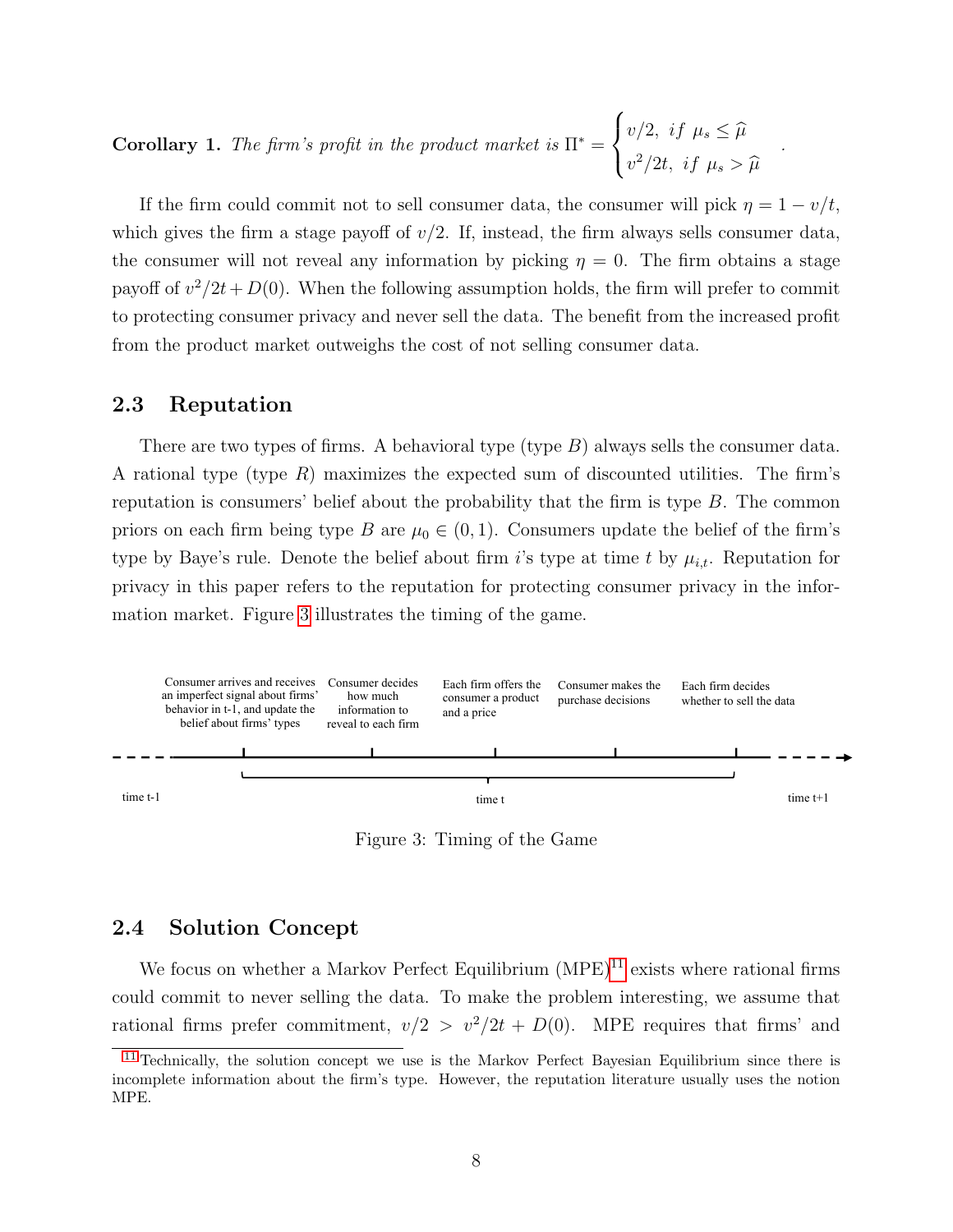<span id="page-10-1"></span>consumers' strategies are measurable with respect to some payoff relevant states. It is widely used in the reputation literature as the belief  $\vec{\mu}_t = (\mu_{1,t}, \mu_{2,t}, ..., \mu_{N,t})$  is a natural state variable.[12](#page-10-0)

# 3 Reputation as a Commitment Device for Monopoly

#### 3.1 Stage Game

We first analyze the property of the stage game of a single firm. If the firm can commit to any action in the information market (e.g., by moving first), the firm takes the *Stackelberg* action and obtains the Stackelberg payoff.

**Definition 1.** Suppose player 1 chooses action  $a \in A$  and player 2 chooses action  $b \in B$ . Player  $i \in \{1,2\}$ 's stage-game payoff is  $u_i(a, b)$ .  $BR_2(a) \subset B$  is player 2's best response correspondence to a. Then, player 1's Stackelberg action is  $\arg \max_{a \in A} [\min_{b \in BR_2(a)} u_1(a, b)]$ , and player 1's Stackelberg payoff is  $\max_{a \in A} [\min_{b \in BR_2(a)} u_1(a, b)].$ 

One can see that the Stackelberg action for the firm is not to sell the data. The consumer will reveal  $\eta = 1 - v/t$  proportion of information, and the firm gets the Stackelberg payoff of  $v/2$ . If the consumer acts first and minimizes the firm's payoff, one can see that the consumer reveals no information, and the firm sells data. The firm gets the *minmax payoff* of  $v^2/2t + D(0)$ , which is the payoff the firm can guarantee regardless of the consumer's action.

**Definition 2.** Suppose player 1 chooses action  $a \in A$  and player 2 chooses action  $b \in A$ B. Player  $i \in \{1,2\}$ 's stage-game payoff is  $u_i(a, b)$ . Then, player 1's minmax payoff is  $\min_{\beta \in \Delta(B)} [\max_{a \in A} u_1(a, b)].$ 

However, since the firm decides whether to sell data after the consumer reveals the information, it always sells the data in a static game. We will see that reputation considerations enable the monopoly to commit to the Stackelberg action.

#### 3.2 Belief Updating

We first derive the belief updating of the consumers about a monopoly's type, assuming that the rational type never sells the data. We could derive the belief updating when the

<span id="page-10-0"></span><sup>&</sup>lt;sup>[12](#page-10-1)</sup> In the symmetric equilibrium where every firm always has the same reputation, we can use  $\mu_t = \mu_{i,t}$  as the state variable.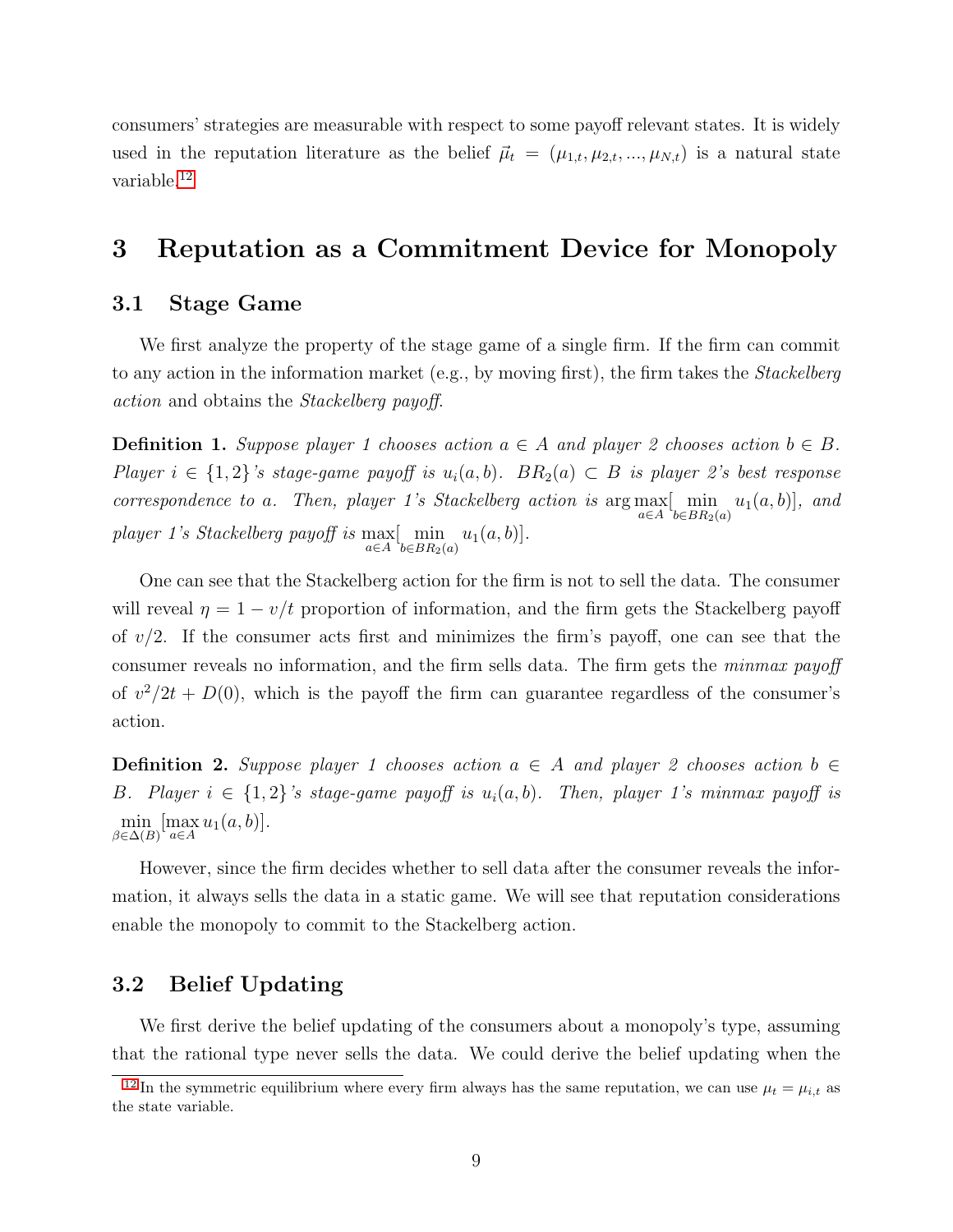rational firm uses other strategies by similar methods. Consider the consumer's belief about the monopoly's type after observing a signal s. If  $s = y$ , the consumer knows that the firm sold the data in the previous period. So, the belief that the firm is a bad type will be one forever. The firm suffers a permanent reputation shock. If  $s = n$ , either the firm is the rational type and did not sell the data, or the firm is the bad type, but the consumer did not observe the data sales. The firm is more likely to be the rational type, but the consumer does not know it for sure. So, the belief of firm 1 being bad type decreases from  $\mu_t$  to  $\mu_{t+1} > 0$ . Formally, the belief updating is as follows.

<span id="page-11-1"></span>**Proposition 2.** Suppose the rational type never sells the data in equilibrium.  $\mu_{t+1}$  =  $\sqrt{ }$  $\int$  $\mathcal{L}$  $1-q$  $\frac{1-q}{1-q\mu_t}\mu_t$ , if  $s=n$ 1, if  $s = y$ . After receiving signal n for k consecutive periods, the belief becomes  $\mu_{t+k} = \frac{(1-q)^k}{(1-q)^k \mu_t + 1}$  $\frac{(1-q)^k}{(1-q)^k \mu_t+1-\mu_t} \mu_t$ , which approaches 0 as  $k \to +\infty$ .

So, if the monopoly keeps not selling consumer data, the consumer's belief will keep decreasing. After enough time, the consumer is almost certain that the firm is not the bad type.

#### 3.3 Equilibrium

Suppose consumers expect the rational firm never to sell the data in equilibrium. In that case, a signal n will destroy the firm's reputation by making the consumer believe that the firm is the bad type in all of the current and future periods. Then, the firm is stuck with the minmax payoff. By deviating, the firm risks being detected by the consumer with a positive probability. The persistent punishment gives the firm a strong incentive not to sell the data for short-term benefit. As a result, regardless of the monitoring technology or the price of data in the information market, the monopoly can always achieve commitment by reputation, as long as it is patient enough.

<span id="page-11-0"></span>**Proposition 3.** There exists a  $\hat{\delta} < 1$  such that for any  $\delta > \hat{\delta}$ , there exists a MPE where the rational firm never sells consmer data and the consumer always reveals  $\eta = 1 - v/t$ proportion of information after a finite period of time.

By protecting consumer privacy, the rational firm keeps reducing the consumer's belief that it is a bad type. When the belief is below a threshold, the consumer is willing to reveal some information that benefits the firm. A patient firm does not want to deviate, as the consumer may observe the deviation and believe that the firm is the bad type. She will never reveal any information. So, the firm suffers from lower revenue in the product market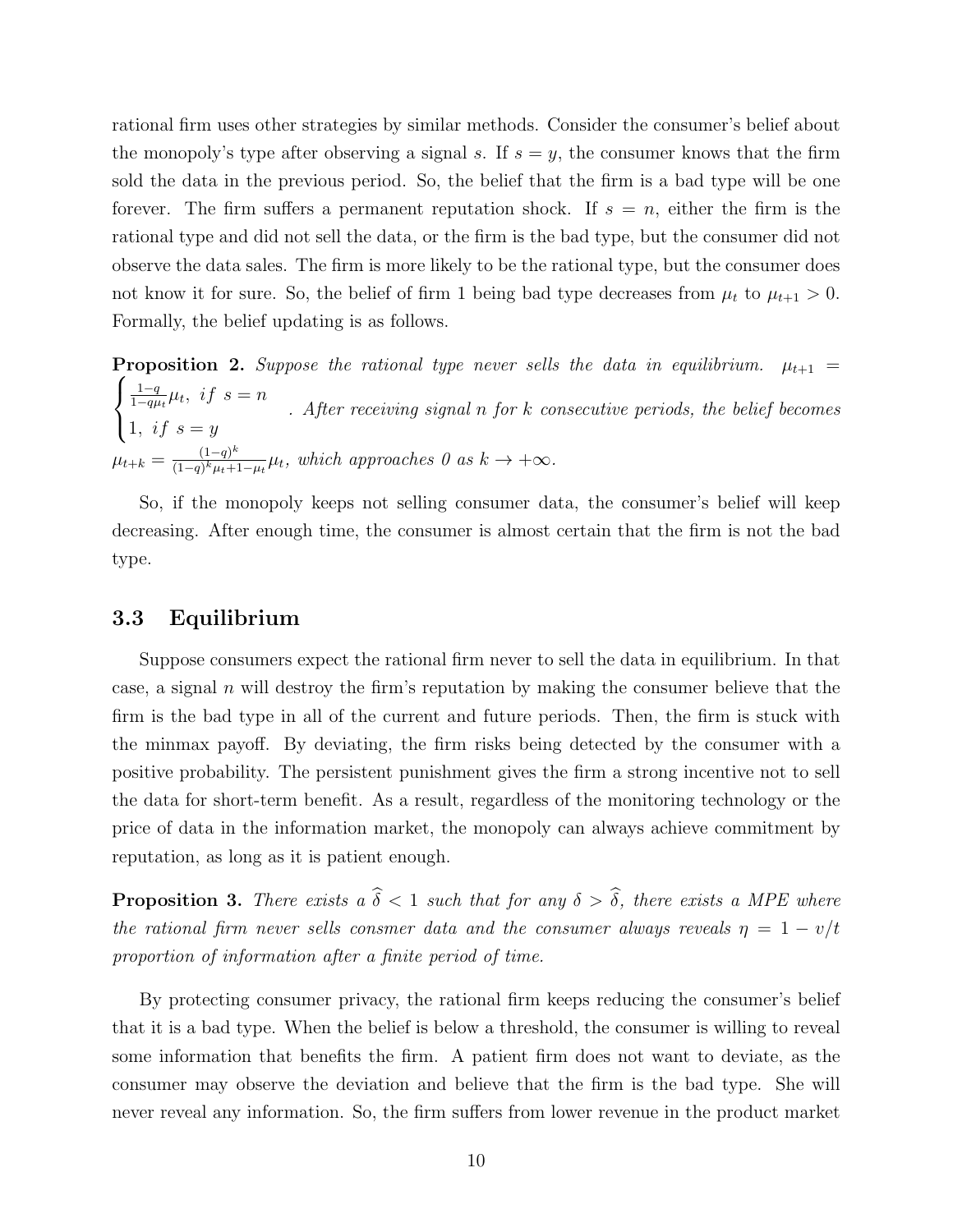forever. This severe punishment provides a strong incentive for the firm to trade the shortterm benefit of selling data in the information market for the long-term benefit of earning a higher profit in the product market.

# 4 Reputation Failure with Multiple Firms

When there is more than one firm, reputation may fail to serve as a commitment device for privacy. The difference comes from the interaction of firms' behavior in the reputationbuilding process.

#### 4.1 Belief Updaing

When there are multiple firms ( $N \geq 2$ ), the belief updating is qualitatively different from the monopoly case. Consider the consumer's belief about firm 1's type after observing a signal s, assuming that a rational firm never sells the data. If  $s = y$ , the consumer knows that at least one firm sold the data in the previous period but is not sure whether firm 1 sold it. So, the belief of firm 1 being bad type increases but is still lower than 1, unlike the monopoly case. The reputation shock is temporary, and firm 1 can rebuild the reputation. Conditional on other firms' behavior, the likelihood that  $s = n$  if firm 1 is the rational type and did not sell the data is higher than if firm 1 is the bad type, but consumers did not observe the sale of data. Consequently, firm 1 is more likely to be the rational type, but the consumer is uncertain. So, the belief of firm 1 being a bad type decreases but is still positive. Formally, the belief updating is as follows.

<span id="page-12-0"></span> $\sqrt{ }$ **Proposition 4.** Suppose the rational type never sells the data in equilibrium.  $\mu_{t+1}$  =  $\left| \right|$  $\mathcal{L}$  $1-q$  $\frac{1-q}{1-q\mu_t}\mu_t$ , if  $s=n$  $\frac{1-(1-q)(1-q\mu_t)^{N-1}}{1-(1-q\mu_t)^N}\mu_t$ , if  $s=y$ .  $\mu_{t+1}$  does not depend on the number of firms N if  $s = n$ and decreases in N if  $s = y$ .

Even if firm 1 sold the data and the consumer observes a signal  $y$ , she knows at least one firm sold the data but did not know the exact firm. Therefore, she penalizes firm 1 less than she will do in the monopoly case. Even if the consumer obtains a signal  $y$ , she does not know for sure that firm 1 is the bad type and the updated belief is lower than 1. Therefore, the reputation cost is temporary and the consumer's belief will decrease if she receives signal  $n$ in the future. When there are more firms, the signal's noise is larger, and the consumer has less idea about which firm sold the data. Therefore, the belief increase upon getting signal y will be smaller. If firm 1 did not sell the data and the consumer observes a signal  $n$ , the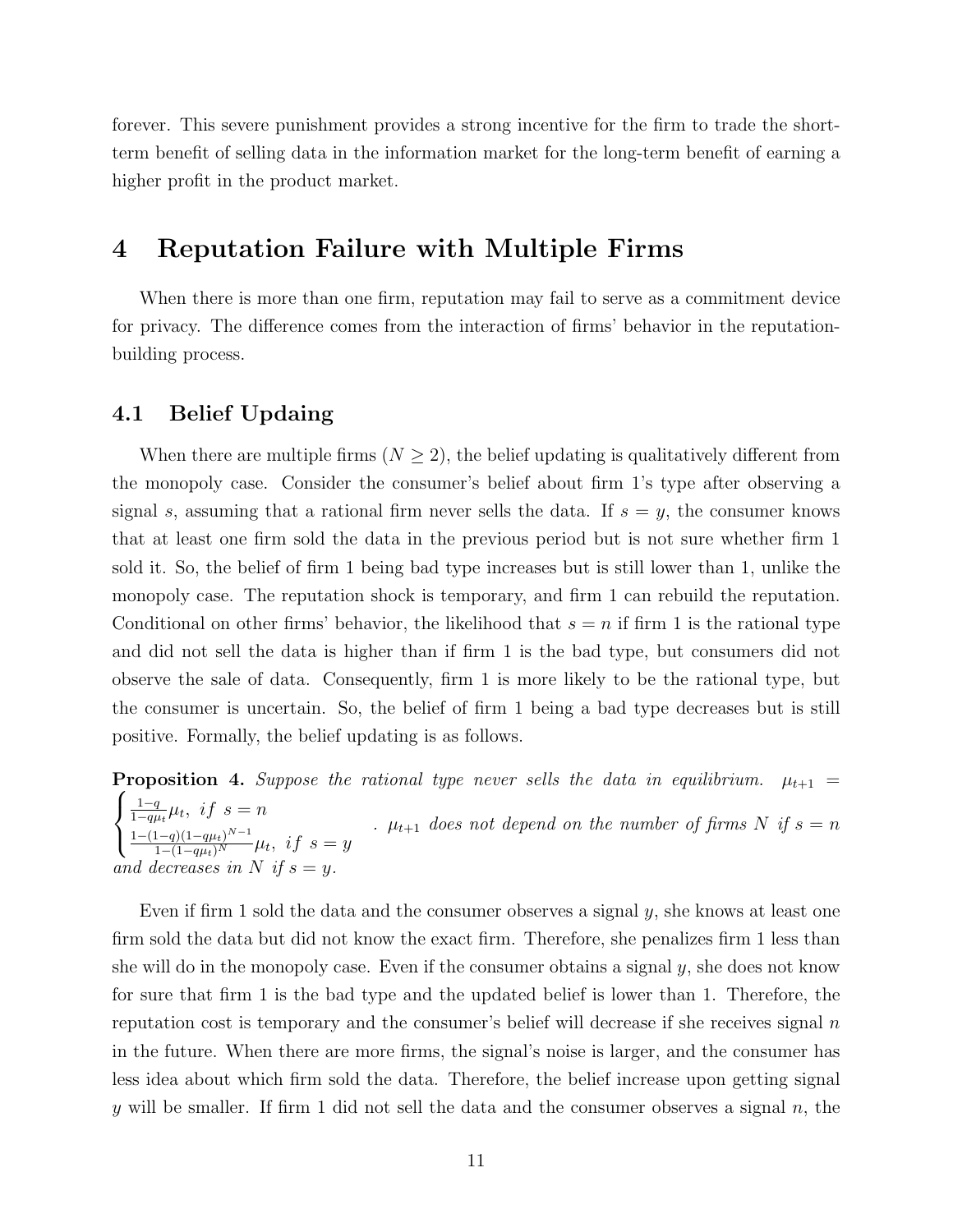

Figure 4: Belief Updating as a function of  $\mu_t$  for  $q = 0.5$  and  $N = 2$ .

belief reduction does not depend on the number of firms. So, the firm is penalized less for selling the data but not rewarded more for not doing so. In addition, the realization of the signal depends little on a single firm's action when there are many firms. So, the likelihood that firm 1's action is pivotal decreases in the number of firms. Figure [4](#page-12-0) illustrates the belief updating when there are two firms.

The above forces imply that the firm has more incentive to sell the data when the number of firms increases.

#### 4.2 Fixed Discount Factor

We first fix the discount factor and look at the effect of the number of firms on reputation building.

<span id="page-13-0"></span>**Proposition 5.** For any  $\delta \in (0, 1), \exists N_{\delta} \ s.t. \ \forall N \geq N_{\delta}$ , firms always sell data and consumers reveal nothing in the unique MPE. Consumer's belief about each firm's type is always  $\mu_0$ .

No matter how patient firms are, they cannot build a reputation for privacy. The intuition for the failure of reputation as a commitment device is the following. On the one hand, the consumer has a noisy signal about which firm sold the data. Even if the firm deviates and the consumer observes it, the penalty for that particular firm is less than that for the monopoly firm. Moreover, it decreases in the number of firms. On the other hand, even if all the firms do not deviate, other firms may be the bad type and sell the data. So, it is less likely that the sale of the data is pivotal as the number of firms increases. Both forces give the firm more incentive to deviate and sell the data. So, it becomes harder to commit when the number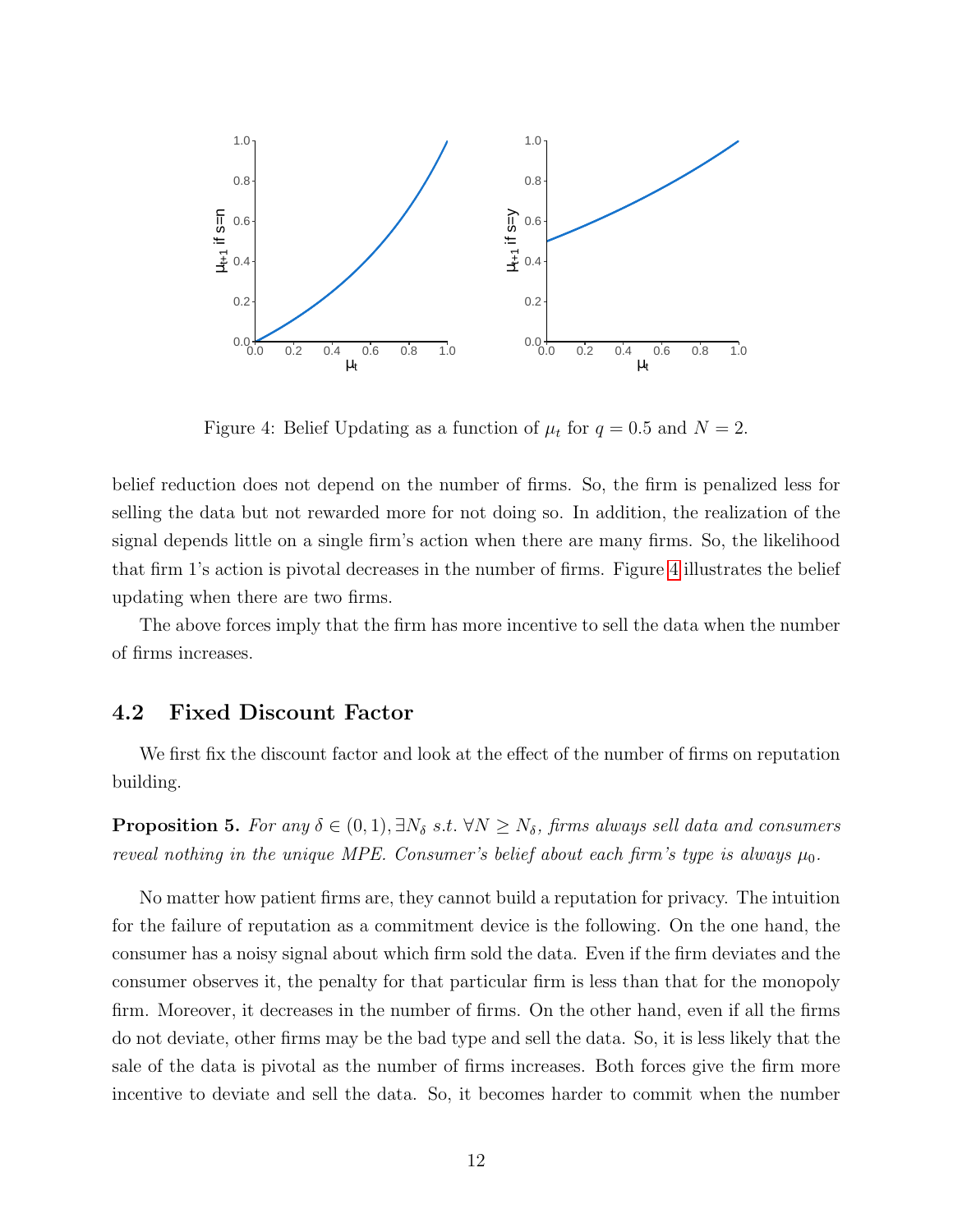of firms increases. Eventually, the firm loses all the commitment power and sells data every period.

Anticipating the firm always to sell data, consumers do not reveal anything. The belief of each firm's type remains the same over time, and there is no reputation building. The monopoly can get Stackelberg payoffs in all but a finite number of periods under substantial punishment for selling data. In contrast, each firm can only get the minmax payoff under weaker punishment when there are multiple firms, even if there is no competition.

#### 4.3 Fixed Number of Firms

In this section, we study whether it is possible to achieve commitment by reputation when the number of firms is fixed. The previous section shows that it is harder to commit by reputation when there are more firms. So, we look at the case of two firms. If reputation can not help duopoly commit, we will also have reputation failure when there are more firms.

<span id="page-14-3"></span>**Proposition 6.** Suppose there are two firms. There does not exist any MPE in which any rational firms could commit to never sell the data, even when  $\delta \to 1$ , if the following conditions hold:

<span id="page-14-0"></span>
$$
(1 - q)(v/2 - v^2/2t) < D(0) \tag{1}
$$

$$
q(1-q)v/2 < D(0) \tag{2}
$$

<span id="page-14-2"></span><span id="page-14-1"></span>
$$
v < 2u_b \tag{3}
$$

Even if firms are very patient, reputation may not suffice to be a commitment device for privacy. This proposition identifies sufficient conditions under which firms cannot commit even if they are (almost) perfectly patient. The role of each condition is the following. Condition [\(1\)](#page-14-0) requires that the commitment payoff is not much higher than the one without commitment. Condition [\(2\)](#page-14-1) requires that the likelihood of selling data being pivotal is low. Because of the imperfect monitoring technology, consumers may get a signal y if a firm did not sell data and  $n$  if a firm sold data. If the signal's noise is very high, the consumer is likely to get a signal y even if a firm did not sell data because the other firm sold the data. If it is very low, the consumer is likely to get a signal  $n$  even if a firm sold data because of the poor monitoring. Condition [\(3\)](#page-14-2) requires that the privacy loss of the consumer is high enough such that consumers will not reveal information if the firm is equally likely to sell data or not. According to the belief update formula in proposition [4,](#page-12-0) a single signal y will increase the belief above  $1/2$ . Thus, consumers will reveal nothing to the firm when they get a signal y. Even if the firm does not sell data and reduces the belief, a single signal  $y$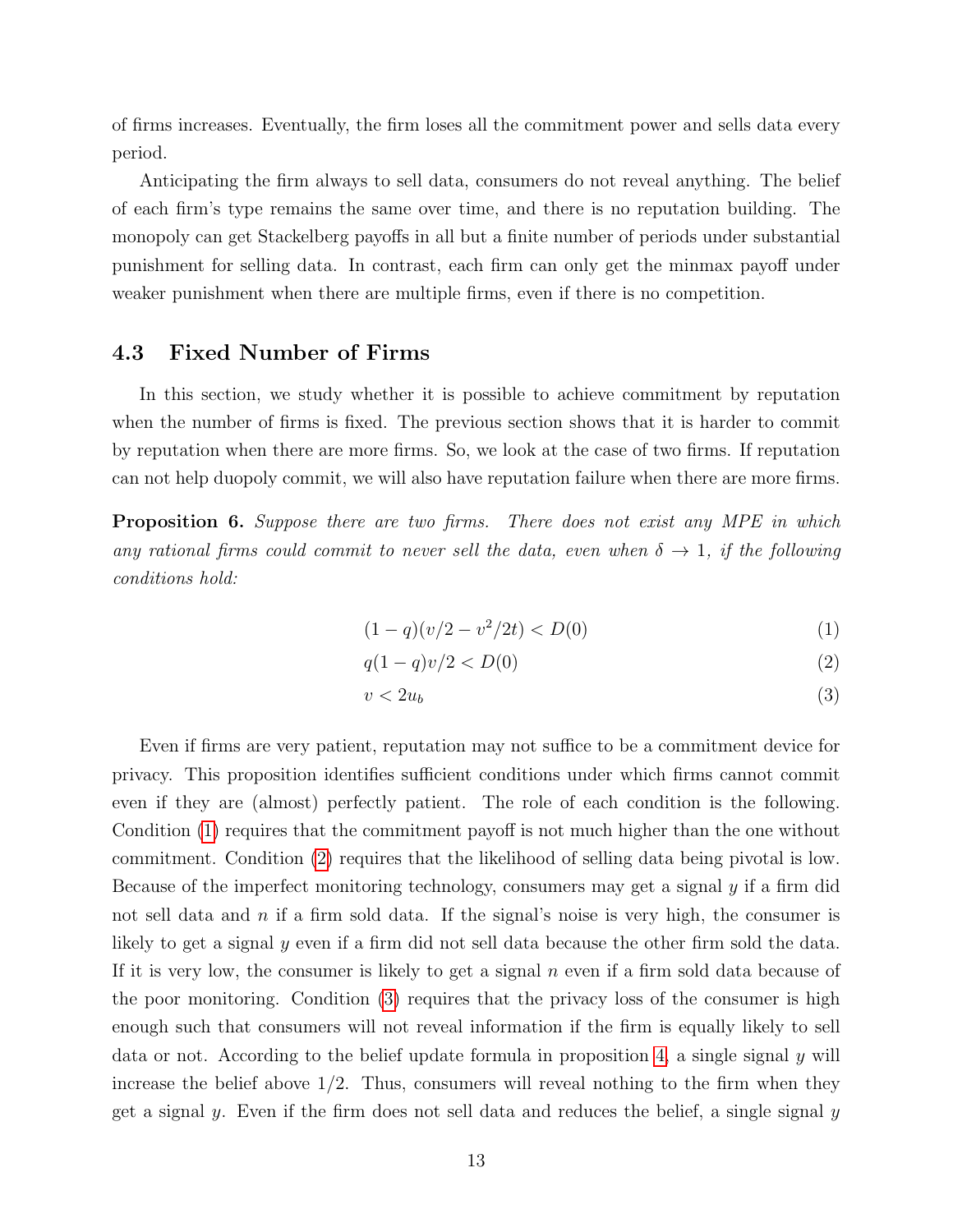<span id="page-15-1"></span>in the future periods will make the consumer reveal no information. The fast depreciation of reputation makes building it less attractive. Equivalently, rational firms have a stronger incentive to sell data. When all these three conditions hold,<sup>[13](#page-15-0)</sup> selling data does not hurt the reputation much, a better reputation increases firm's stage payoff slightly, and good reputation is highly non-persistent. Firms have little incentive to build a reputation. As a result, reputation considerations provide no commitment power to rational firms.

#### 4.4 Managerial Implications

Even though commitment may be desirable for the firm, it may not be possible without strict external regulations. A monopoly can always build a reputation for caring about consumer privacy by not selling data. After a finite period, consumers will reward it by sharing more information. The monopoly can enjoy a high profit by recommending betterfit products and charging a premium. However, when there are multiple firms in the market, it may not be in the firm's best interest to protect consumer privacy. Even if a firm never sells consumer data, it may not be able to build a reputation for privacy. So, it loses the revenue from selling consumer information while does not have any (or enough) gain. Since firms benefit from committing never to sell consumer data, they need to think about other ways of achieving the commitment. Our model shows that the key to the commitment power is the tradeoff between the short-term benefit of increased revenue in the information market and the long-term benefit of the profit in the product market. A potential solution is to improve the recommendation algorithm so that the firm has a higher marginal benefit from the information collected from consumers. It will have a stronger incentive to maintain a good reputation and profit from the product market. The other solution is to invest in better monitoring technology to make it easier for consumers to identify what specific firm sells the data. Lastly, the firm can offer some compensation to consumers if the signal is  $y$ . It will face an additional penalty for selling consumer data. Therefore, the "free lunch" in the information market is more costly for the firm.

### 5 Endogenous Monitoring

The monitoring technology is exogenous in the main model. In reality, consumers observe some data sales without any effort. They know that the phone number has been sold if they get a scam call. If they get a pre-approved credit card with their name in the mail, they know

<span id="page-15-0"></span><sup>&</sup>lt;sup>[13](#page-15-1)</sup> For example, these conditions will hold if the privacy cost for consumers is high and the monitoring technology has low noise.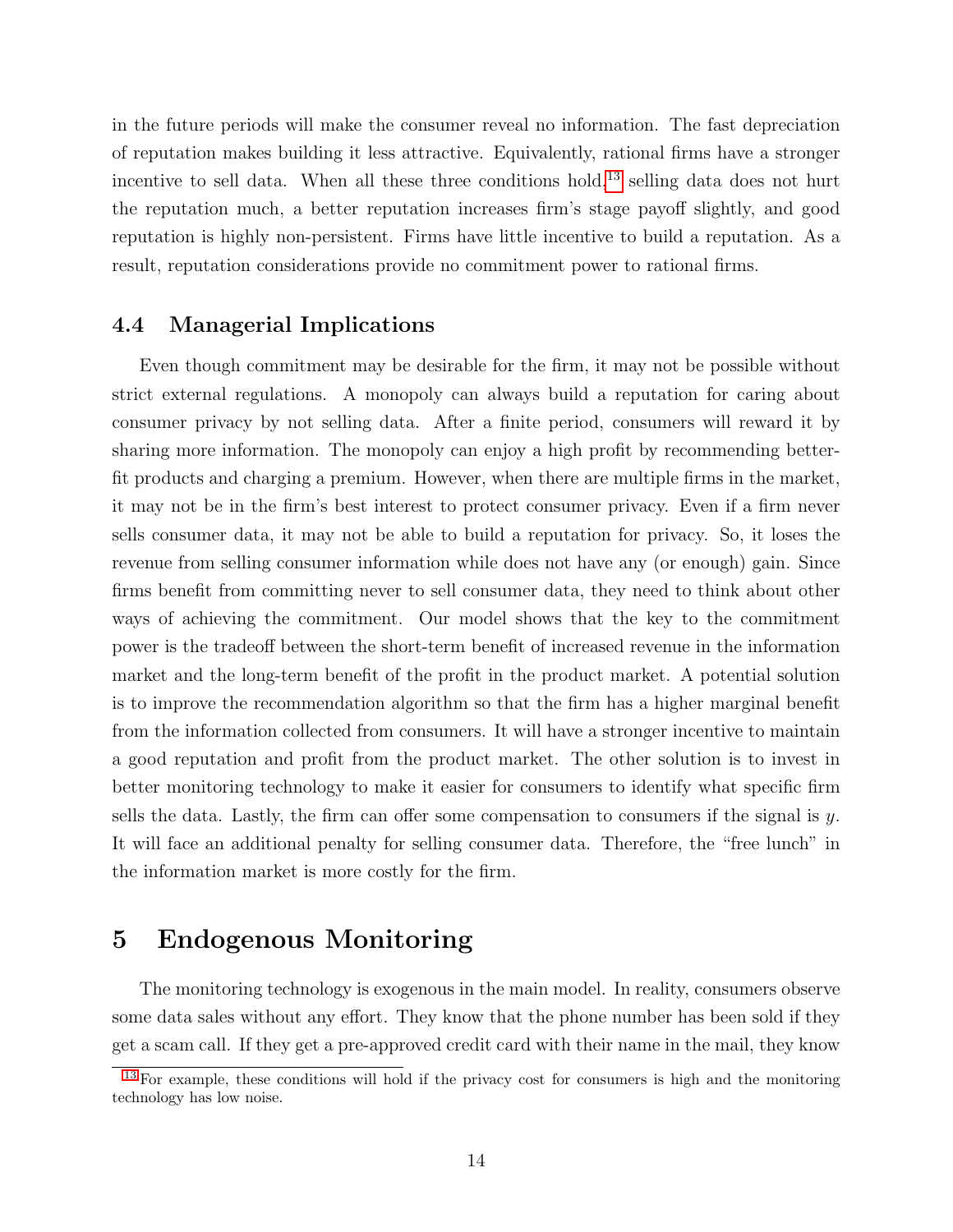that some firms have sold their address and credit history. However, as consumers become more concerned about privacy issues, they may endogenously invest in better monitoring firms' use of their data by incurring more effort or purchasing security apps. We consider this possibility and allow for endogenous monitoring in this section.

The setup is the same as before, except that the consumer can incur costs to obtain an extra signal  $s'$  about the data sale after observing the costless signal  $s$ . By incurring an effort  $h \in [0, \bar{h}]$  ( $\bar{h} < 1$ ), the consumer obtains a signal  $s_h$ . If a firm sold data in the previous period, the consumer detects it with probability  $h$ . The consumer would receive a signal  $s_h = y$  if they caught any sales and  $s_h = n$  if they did not detect any sales. We make the following assumption on the cost  $c(h)$ .

Assumption 1.  $c(\cdot) \in C^2(\mathbb{R}_+), c(0) = 0, c'(h) > 0, c''(h) > 0, \lim_{h \to \bar{h}} c'(h) = +\infty$ .

We assume that it is costless not to incur any effort, the marginal cost of the consumer increases at an increasing rate when the precision of monitoring improves, and it is very costly to monitor the data sales very precisely.

#### 5.1 Monopoly

Let  $\mu$  be the consumer's belief after observing signal s. The consumer can incur effort h to gain an additional signal  $s_h$ . We consider the MPE in which the rational firm never sells data. Suppose there exists such an equilibrium. There are two cases.

#### 5.1.1  $\mu > \widehat{\mu}$

Without an extra signal, the consumer will reveal nothing according to Proposition [1.](#page-8-3) If the consumer obtains a costly signal, she must take a different action under some circumstances. Otherwise, she will be better off by not incurring any costs. Therefore, the belief must be below  $\hat{\mu}$  if the consumer incurs effort h and receives a signal  $s_h = n$ . When the belief  $\mu$  is too high, the updated belief will be above  $\hat{\mu}$  regardless of the effort. So, the consumer will not incur an effort to get an extra signal. When the belief  $\mu$  is close to  $\hat{\mu}$ , the belief will be below  $\hat{\mu}$  if the consumer incurs enough efforts and receive signal n. The consumer benefits from costly monitoring by being more likely to identify the rational type.

#### 5.1.2  $\mu \leq \widehat{\mu}$

Without an extra signal, the consumer will reveal  $1 - \eta/t$  amount of information accord-ing to Proposition [1.](#page-8-3) If the consumer seeks an extra signal and receives  $s_h = y$ , she knows that the firm is a bad type and does not reveal information. If  $s_h = n$ , the belief decreases,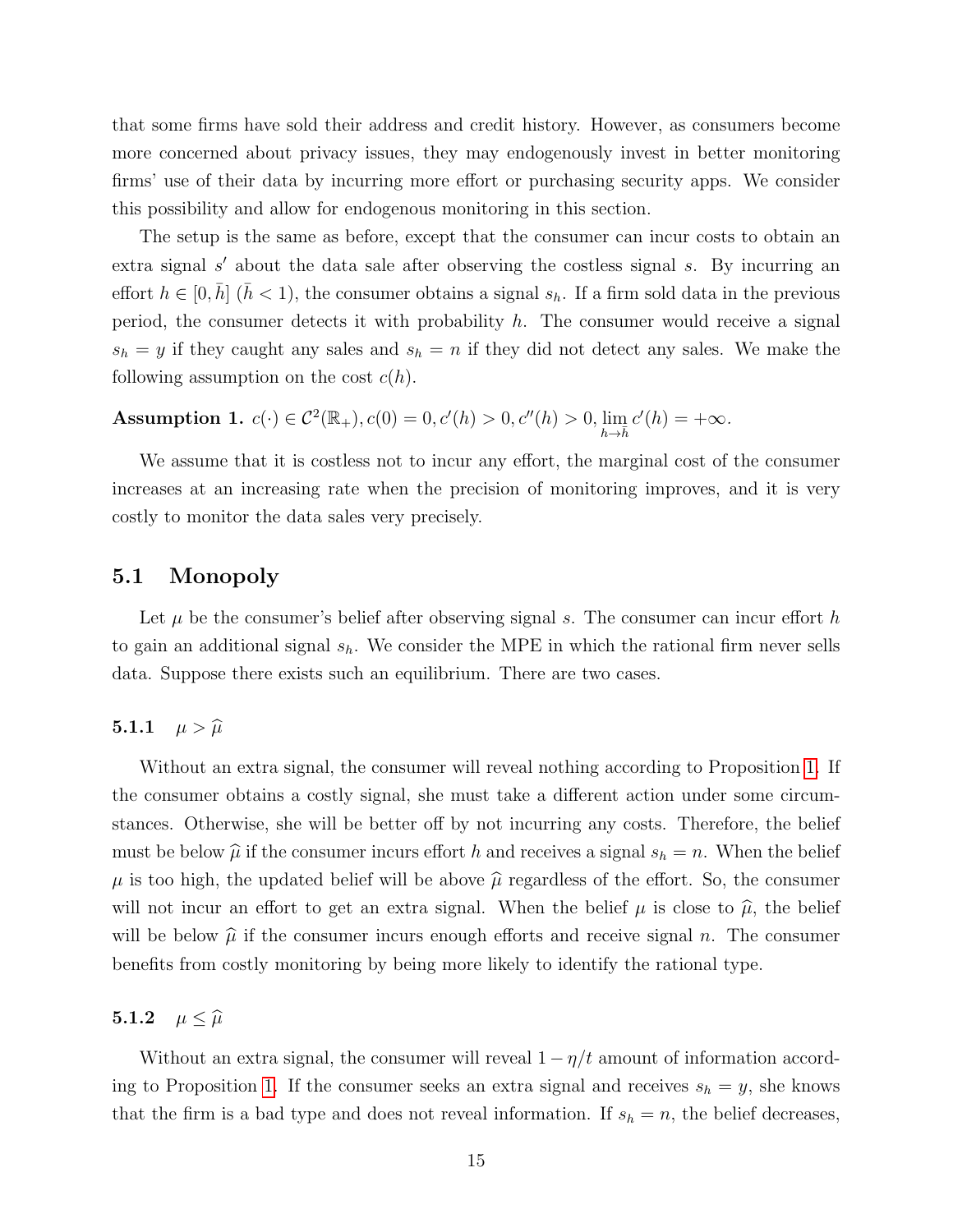<span id="page-17-0"></span>

Figure 5: The optimal monitoring effort, where  $c(h) = \frac{kh^2}{h-h}$ .

and the consumer reveals some information. The consumer benefits from costly monitoring by being more likely to identify the bad type.

Examining both cases, we have the following result.

<span id="page-17-1"></span>**Proposition 7.** There exists a  $\hat{\delta} < 1$  such that for any  $\delta > \hat{\delta}$ , there exists a MPE where the rational firm never sells consmer data. In such equilibrium, there exists a  $\widehat{\hat{\mu}} > \widehat{\mu}$  such that the consumer incurs efforts in monitoring if and only if  $\mu \leq \widehat{\widehat{\mu}}$ . The monitoring effort strictly increases in  $\mu$  for  $\mu > \hat{\mu}$ . It vanishes as  $\mu$  approaches zero.

Figure [5](#page-17-0) illustrates the monitoring effort as a function of the belief. As we can see, the consumer does not incur any monitoring costs when the belief is far above the threshold belief of revealing information,  $\hat{\mu}$ . When the consumer strongly believes that the firm is rational, she also incurs little costs because the likelihood of detecting the data sale is very low. She will reveal the same amount of information without an extra signal. Hence, costly monitoring provides little benefits to her. In contrast, additional monitoring will be valuable for the consumer when the belief is slightly above  $\hat{\mu}$ . Since the consumer is quite uncertain about the firm's type, her expected payoff is low. If she reveals nothing and the firm rational, she gives up the opportunity of receiving better product recommendations. If she reveals some information and the firm is bad, she suffers a high privacy loss. By getting another signal, the consumer becomes more certain about the firm's type. A y signal convinces her that the firm will sell her data. So, she reveals nothing. A  $n$  signal makes her more confident that the firm will not sell her data. So, she reveals some information. Consequently, the consumer incurs a relatively high effort in this case.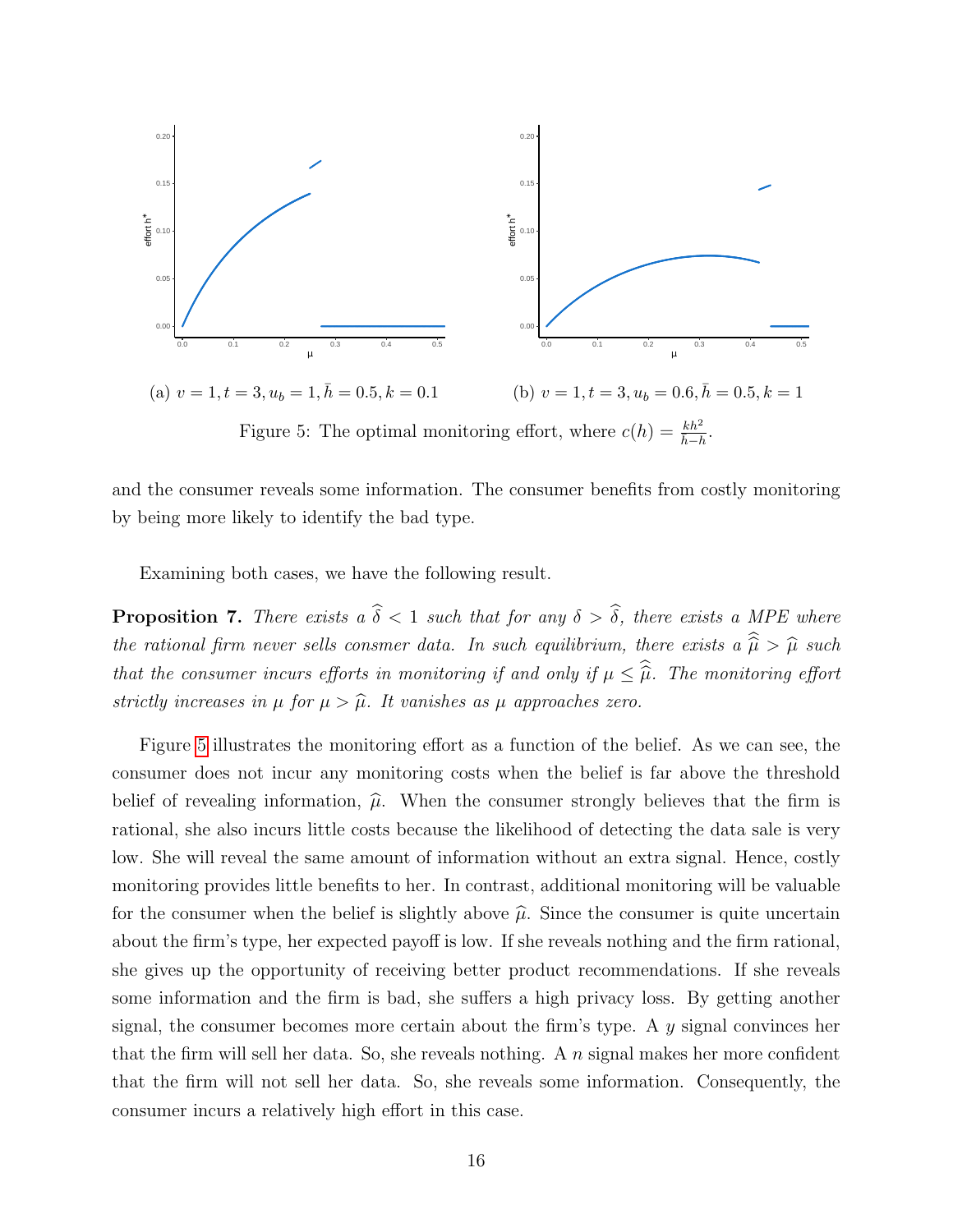The consumer starts revealing information at a higher belief when they can voluntarily monitor the firm's behavior. So, the rational firm builds up the reputation and achieves the Stackelberg payoff faster under endogenous monitoring. The consumer makes better decisions with an extra signal. Both players are better off.

#### 5.2 Multiple Firms

From the monopoly case, we can see that the ability of consumers to gain additional signals makes it easier to build a reputation. In the presence of multiple firms, we have the reputation failure results when the monitoring is exogenous. One natural question is whether endogenous monitoring suffices to reverse the negative results. The following result shows that it is not enough to restore reputation building.

<span id="page-18-0"></span>**Proposition 8.** For any  $\alpha > 0$  and  $\delta \in (0, 1)$ ,  $\exists N_{\delta}$  s.t.  $\forall N \geq N_{\delta}$ , firms always sell data and consumers reveal nothing in the unique MPE. Consumer's belief about each firm's type is always  $\mu_0$ .

Even though endogenous monitoring can help firms build up reputation faster when they do not sell data, it also hurts their reputation more frequently when some firms sell data. With the possibility of a bad type who always sells data, rational firms are tempted to sell data as well because their reputation is affected by other firms. When the number of firms increases, it becomes harder for rational types to commit. Eventually, the firm loses all the commitment power and sells data every period.

### 6 Asymmetric Monitoring

In the main model, the monitoring technology of the consumer is symmetric. The consumer observes whether some firms sold the data without further information about which firm is more likely to sell it. We now consider an asymmetric monitoring technology.

If firm 1 sells the data in the previous period, the consumer detects it with probability  $q$ . If firm  $i \neq 1$  sells the data in the previous period, the consumer detects it with probability  $\alpha q$  ( $0 < \alpha < 1$ ). The consumer will receive a signal  $s = y$  if they caught any sales and  $s = n$ if they did not detect any. The consumer has less noise about whether firm 1 sold the data. To get some intuition, notice that  $\alpha = 1$  corresponds to the monitoring technology in the main model. If  $\alpha = 0$  instead, the consumer knows that firm 1 sold the data in the previous period. The result about the monopoly, Proposition [3,](#page-11-0) implies that a sufficiently patient firm 1 could commit privacy by reputation, no matter how large the total number of firms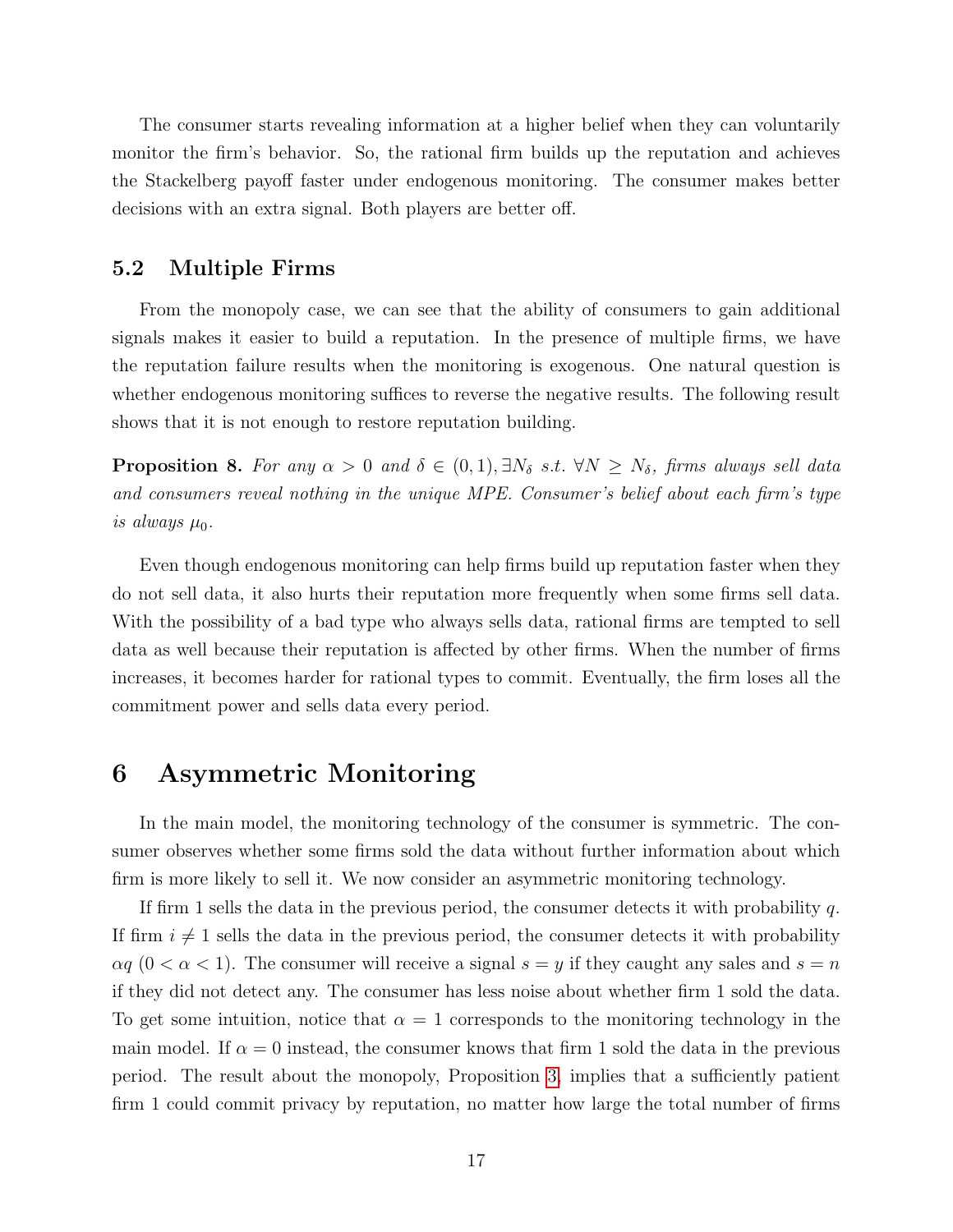is. When  $\alpha$  is close to zero, the monitoring technology is close to the monopoly case. The following result shows that any noise from other firms leads to reputation failure.

<span id="page-19-0"></span>**Proposition 9.** For any  $\alpha > 0$  and  $\delta \in (0, 1), \exists N_{\delta}$  s.t.  $\forall N \geq N_{\delta}$ , firms always sell data and consumers reveal nothing in the unique MPE. Consumer's belief about each firm's type is always  $\mu_0$ .

When  $\alpha = 0$ , the result in the monopoly case implies that rational firms can commit to never selling data. However, any noise from other firms will break down the commitment power. This fragility result shows that the possibility rather than the level of interaction of firms' behavior in the reputation-building process is critical to the reputation failure.

### 7 Conclusion

This paper studies whether reputation consideration can serve as a commitment device for privacy. We show that it depends on the market structure. For a patient enough monopoly, reputation enables it to commit to the Stackelberg action of not selling consumers' data. However, reputation may fail to help the firm commit when there are multiple firms. We characterize some sufficient conditions in which firms cannot commit not to sell the data even if they are very patient. Consumers know the monopoly sold data when they observe it. So, the firm will never restore its reputation by selling data and being caught. The high and permanent reputation cost provides a strong incentive for the monopoly to commit to privacy. In contrast, consumers can never know the specific firm selling the data when there are multiple firms. Therefore, the penalty for data sale is lower, and a firm's reputation may be hurt even if it does not sell data. The minor and temporary reputation cost provides a strong incentive for the firm to deviate.

Reputation failure in the presence of multiple firms persists when we consider several extensions. Endogenous monitoring helps a monopoly build up a reputation faster, benefiting both the rational firm and consumers. However, it does not provide enough incentives for multiple firms to commit not to sell data. Also, we consider asymmetric monitoring. The monopoly case implies that rational firms can commit without noise. In contrast, any noise from other firms will break down the commitment power. This fragility result shows that the possibility rather than the level of interaction of firms' behavior in the reputation-building process is critical to the reputation failure.

There are a couple of limitations to the current work. Consumers can reveal an arbitrary amount of information in the product market. However, the firm sometimes restricts the communication space. So, the consumer can only choose from a menu of the amounts of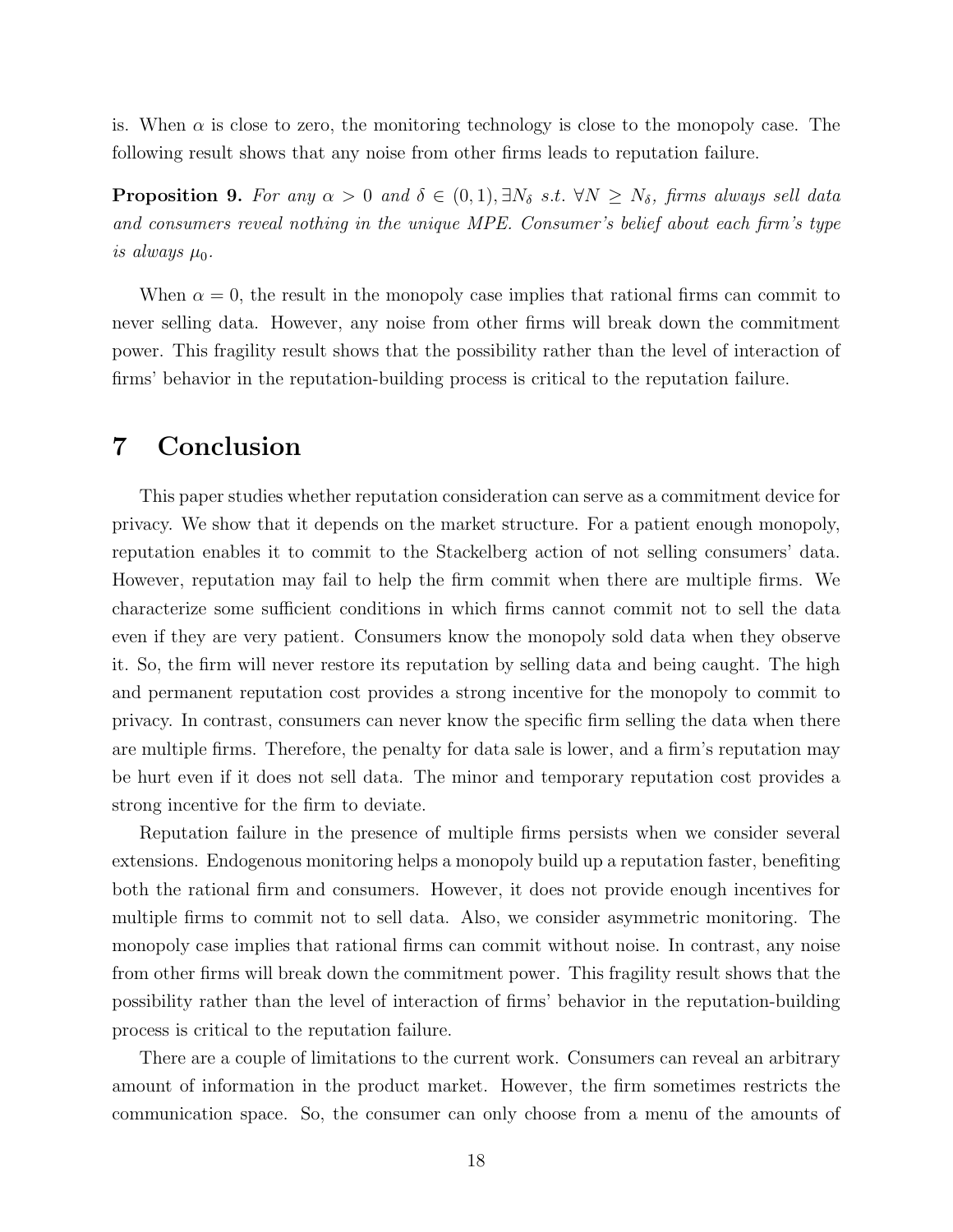information to disclose. It will be interesting to study the optimal design of the menu and how much advantage the firm could gain by offering such a contract. Also, the consumer's privacy loss from data sales is exogenous in this paper. Engonenizing the privacy cost in a game theoretic model can provide further insights. We leave them for future research.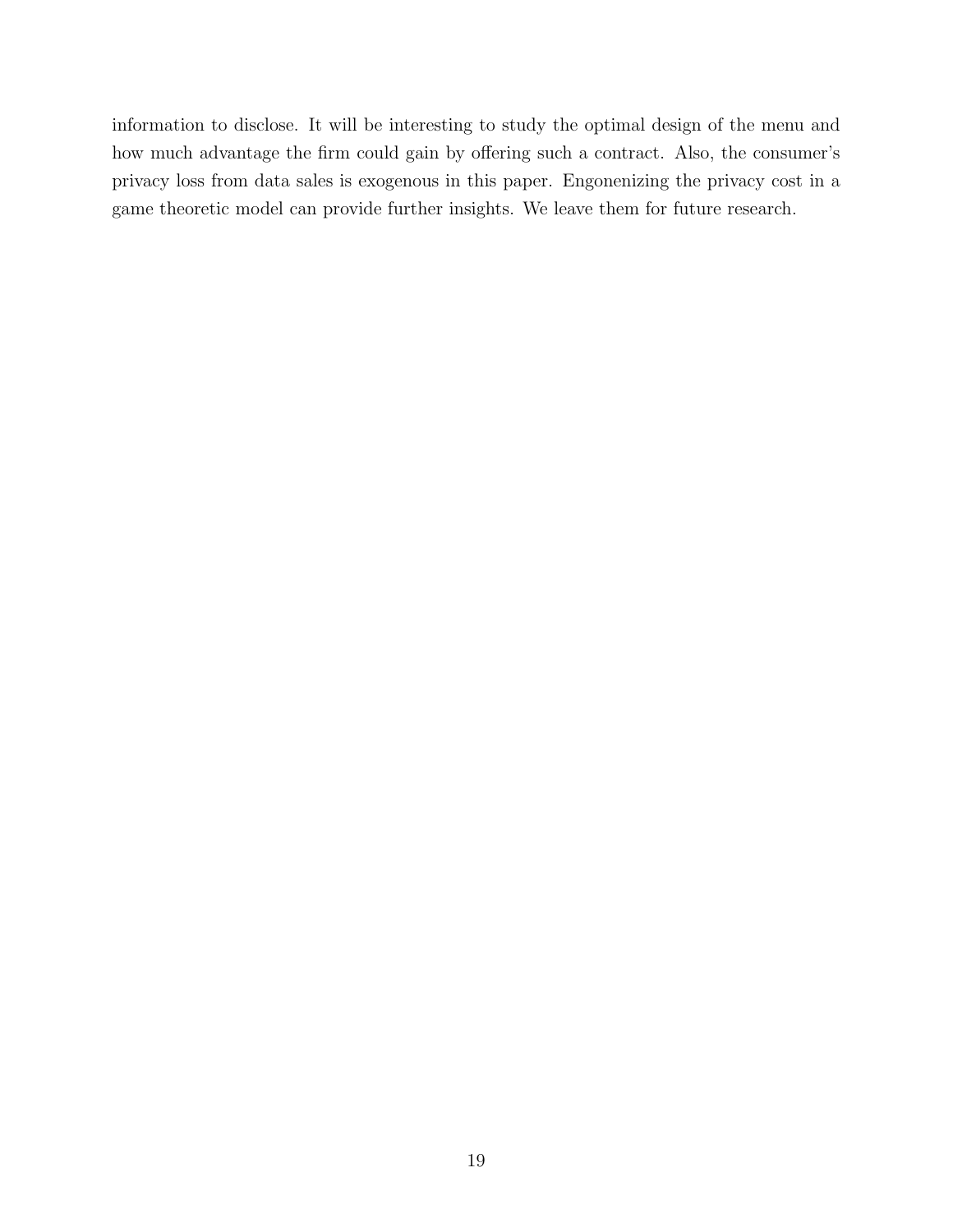# References

Acquisti, A., Taylor, C., & Wagman, L. (2016). The economics of privacy. Journal of economic Literature, 54(2), 442-92.

Athey, S., Catalini, C., & Tucker, C. (2017). The digital privacy paradox: Small money, small costs, small talk (No. w23488). National Bureau of Economic Research.

Bergemann, D., Bonatti, A., & Gan, T. (2020). The economics of social data.

Chen, Y., & Iyer, G. (2002). Research note consumer addressability and customized pricing. Marketing Science, 21(2), 197-208.

Durbin, E., & Iyer, G. (2009). Corruptible advice. American Economic Journal: Microeconomics, 1(2), 220-42.

Ely, J. C., & Välimäki, J.  $(2003)$ . Bad reputation. The Quarterly Journal of Economics, 118(3), 785-814.

Fudenberg, D., & Levine, D. K. (1989). Reputation and equilibrium selection in games with a patient player. Econometrica, 57(4),759-778

Goldberg, S., Johnson, G., & Shriver, S. (2019). Regulating privacy online: the early impact of the GDPR on European web traffic & e-commerce outcomes. Available at SSRN, 3421731.

Goldfarb, A., & Tucker, C. E. (2011). Privacy regulation and online advertising. Management science, 57(1), 57-71.

Goldfarb, A., & Tucker, C. (2012). Shifts in privacy concerns. American Economic Review, 102(3), 349-53.

Ichihashi, S. (2020). Online privacy and information disclosure by consumers. American Economic Review, 110(2), 569-95.

Johnson, G. A., Shriver, S. K., & Du, S. (2020). Consumer privacy choice in online advertising: Who opts out and at what cost to industry?. Marketing Science, 39(1), 33-51.

Johnson, G., Shriver, S., & Goldberg, S. (2021). Privacy & market concentration: Intended & unintended consequences of the GDPR. Available at SSRN 3477686.

Jullien, B., Lefouili, Y., & Riordan, M. H. (2020). Privacy protection, security, and consumer retention. Security, and Consumer Retention (June 1, 2020).

Ke, T. T., & Sudhir, K. (2020). Privacy rights and data security: Gdpr and personal data driven markets. Available at SSRN 3643979.

Kreps, D. M., Milgrom, P., Roberts, J., & Wilson, R. (1982). Rational cooperation in the finitely repeated prisoners' dilemma. Journal of Economic theory, 27(2), 245-252.

Kreps, D. M., & Wilson, R. (1982). Reputation and imperfect information. Journal of economic theory, 27(2), 253-279.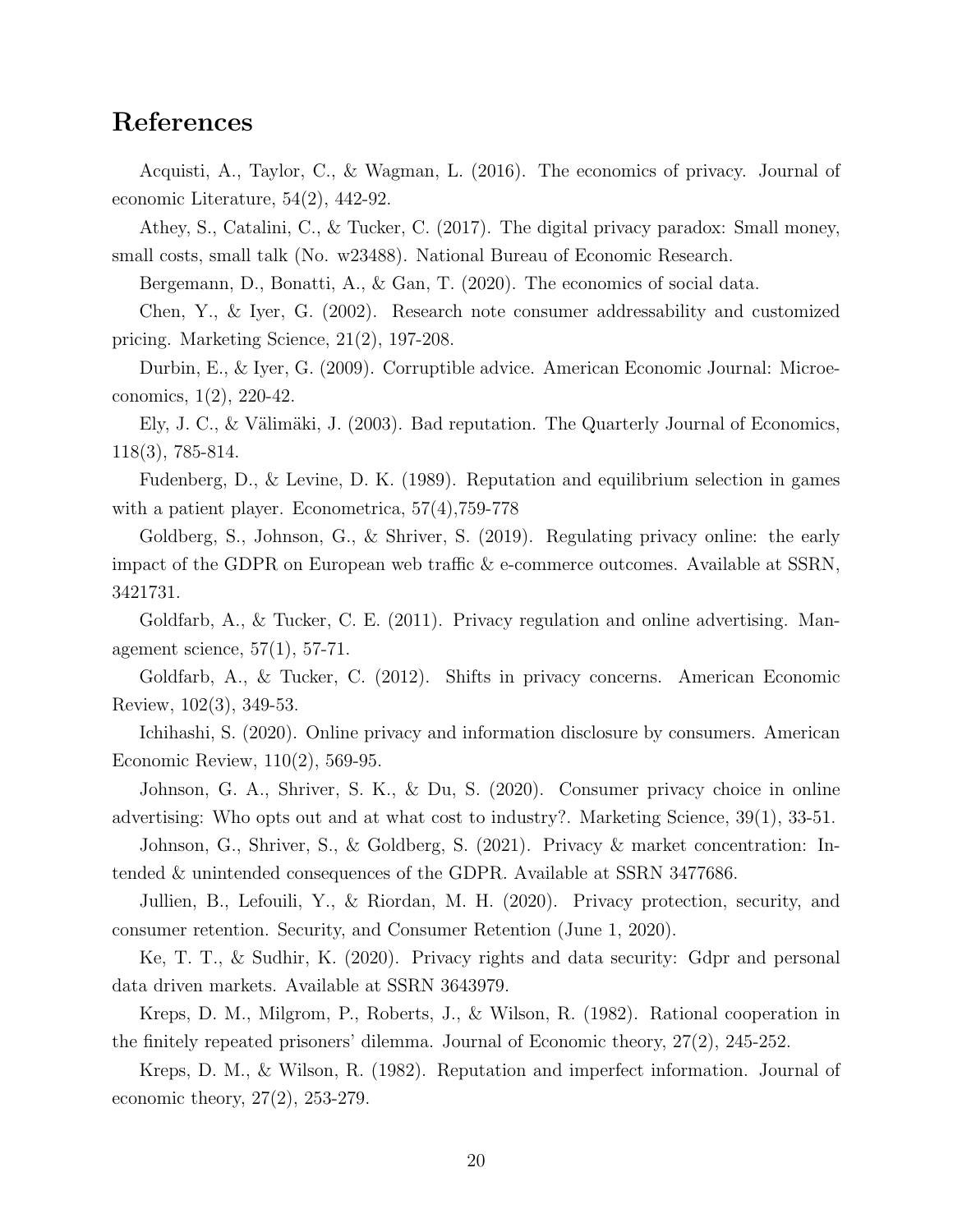Levin, J. (2009). The dynamics of collective reputation. The BE Journal of Theoretical Economics, 9(1), 1-25.

Lin, T. (2019). Valuing intrinsic and instrumental preferences for privacy. Available at SSRN 3406412.

Milgrom, P., & Roberts, J. (1982). Predation, reputation, and entry deterrence. Journal of economic theory, 27(2), 280-312.

Morris, S. (2001). Political correctness. Journal of political Economy, 109(2), 231-265.

Phelan, C. (2006). Public trust and government betrayal. Journal of Economic Theory, 130(1), 27-43.

Shen, Q., & Miguel Villas-Boas, J. (2018). Behavior-based advertising. Management Science, 64(5), 2047-2064.

Taylor, C. R. (2004). Consumer privacy and the market for customer information. RAND Journal of Economics, 631-650.

Tirole, J. (1996). A theory of collective reputations (with applications to the persistence of corruption and to firm quality). The Review of Economic Studies, 63(1), 1-22.

Villas-Boas, J. M. (1999). Dynamic competition with customer recognition. The Rand Journal of Economics, 604-631.

Villas-Boas, J. M. (2004). Price cycles in markets with customer recognition. RAND Journal of Economics, 486-501.

Villas-Boas, J. M. (2009). Product variety and endogenous pricing with evaluation costs. Management Science, 55(8), 1338-1346.

Wernerfelt, B. (1994). Selling formats for search goods. Marketing Science, 13(3), 298- 309.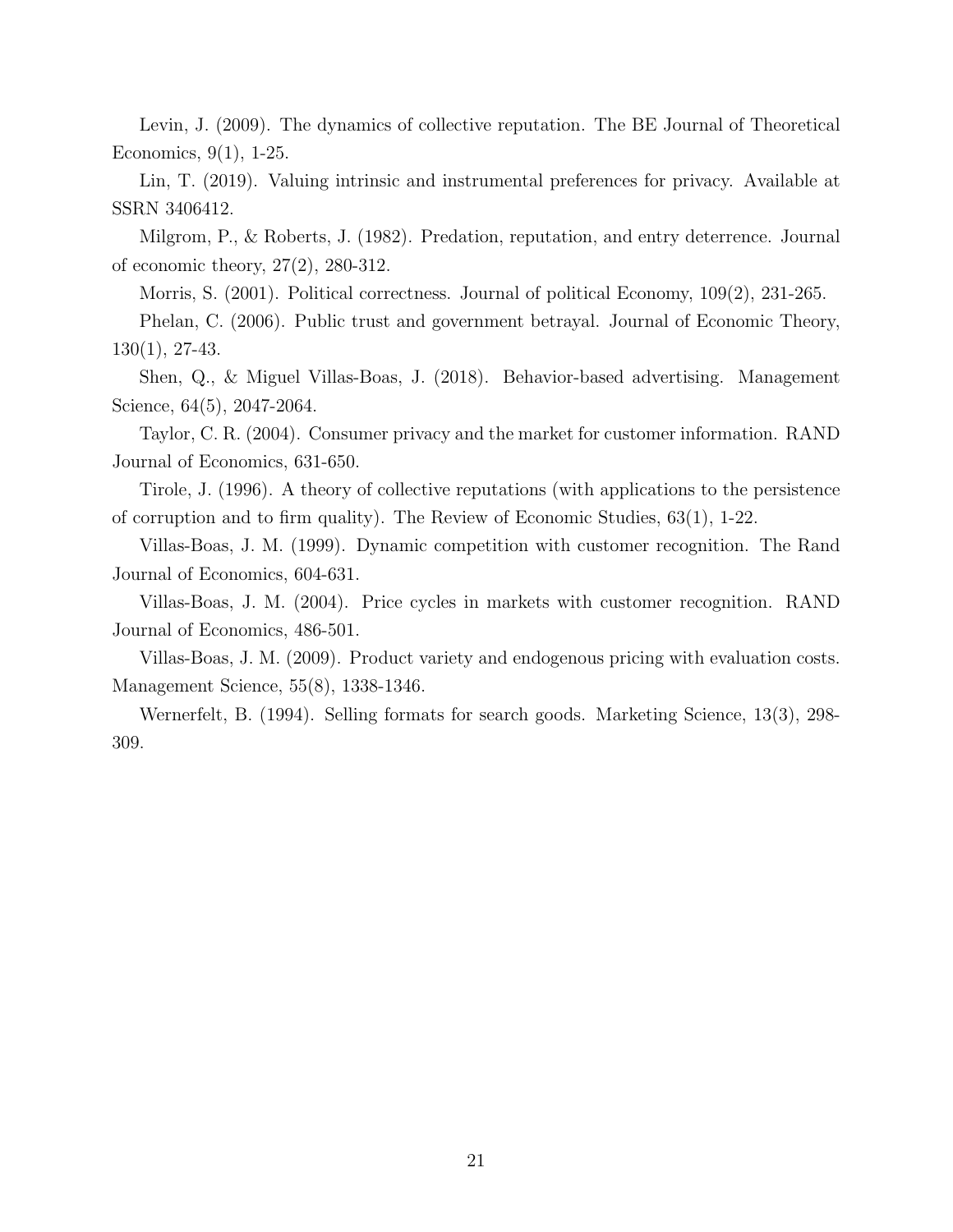# Appendix

*Proof of Proposition [1.](#page-8-3)* The consumer's expected ex-ante payoff by choosing to reveal  $\eta$  proportion of information is:

$$
U_0(\eta) = \begin{cases} -\mu_s \eta u_b + \frac{v^2}{4(1-\eta)t}, & \text{if } \eta \le 1 - \frac{v}{t} \\ -\mu_s \eta u_b + \frac{(1-\eta)t}{4}, & \text{if } \eta > 1 - \frac{v}{t} \end{cases}
$$

 $U_0(\eta)$  decreases in  $\eta$  for  $\eta > 1-\frac{\nu}{t}$  $\frac{v}{t}$ , so the consumer will not reveal more than  $1-\frac{v}{t}$  $\frac{v}{t}$  proportion of information. Consider  $\eta \in [0, 1 - \frac{v}{t}]$  $\frac{v}{t}$ .

$$
\frac{dU_0(\eta)}{d\eta} = -\mu_s u_b + \frac{v^2}{4t(1-\eta)^2}
$$

, which increases in  $\eta$ . So, the optimal  $\eta$  is either 0 or  $1 - \frac{\nu}{t}$  $\frac{v}{t}$ .  $U_0(1-\frac{v}{t})$  $\left(\frac{v}{t}\right) \geq U_0(0) \Leftrightarrow \mu_s \leq \widehat{\mu},$ where  $\hat{\mu} = \frac{v}{4u}$  $\frac{v}{4u_b}$ .

*Proof of Proposition [2.](#page-11-1)* Since the rational type does not sell the data, a signal  $s = y$  implies the firm is the behavioral type. So,  $\mu_{t+1} = 1$ . Now consider  $s = n$ . By Baye's rule,

$$
\mathbb{P}[type\ B|s=n] = \frac{\mathbb{P}[s=n|type\ B]\mathbb{P}[type\ B]}{\mathbb{P}[s=n|type\ B]\mathbb{P}[type\ B] + \mathbb{P}[s=n|type\ R]\mathbb{P}[type\ R]}
$$

$$
= \frac{(1-q)\mu_t}{(1-q)\mu_t + 1 \cdot (1-\mu_t)}
$$

$$
= \frac{1-q}{1-q\mu_t}\mu_t
$$

By induction, we have  $\mu_{t+1} = \frac{(1-q)\mu_t}{(1-q)\mu_{t+1}}$  $\frac{(1-q)\mu_t}{(1-q)\mu_t+1-\mu_t}$  after receiving signal *n* once. Suppose  $\mu_{t+k}$  $(1-q)^k$  $\frac{(1-q)^k}{(1-q)^k \mu + 1-\mu_t} \mu_t$  after receiving signal n for k consecutive periods. After receiving signal n for  $\frac{(1-q)\mu_{t+k}}{(1-q)\mu_{t+k}+1-\mu_{t+k}} = \frac{(1-q)^{k+1}}{(1-q)^{k+1}\mu_t+1}$ k + 1 consecutive periods, we have  $\mu_{t+k+1} = \frac{(1-q)\mu_{t+k}}{(1-q)\mu_{t+k}+1}$  $\frac{(1-q)^{k+1}}{(1-q)^{k+1}\mu_t+1-\mu_t}\mu_t$ . So, it shows k that  $\mu_{t+k} = \frac{(1-q)}{(1-q)^k \mu_{t+k}}$  $\frac{(1-q)^n}{(1-q)^k \mu_t+1-\mu_t} \mu_t$  after receiving signal n for k consecutive periods. One can see that  $\frac{(1-q)^k}{(1-q)^k p!}$  $\frac{(1-q)^k}{(1-q)^k\mu_t+1-\mu_t}\mu_t$  approaches 0 as  $k \to +\infty$ .  $\Box$ 

*Proof of Proposition [3.](#page-11-0)* Let  $k =$  $\int \frac{\ln \frac{v(1-\mu_0)}{(4u_b-v)\mu_0}}{u}$  $ln(1-q)$ 1 . We first show that the consumer reveals  $\eta = 1 - v/t$  proportion of information after k periods, if the firm never sells the data in equilibrium. By Proposition [2,](#page-11-1) the belief after not selling data for  $k$  consecutive periods is  $\mu_k = \frac{(1-q)^k}{(1-q)^k \mu_0 + 1}$  $\frac{(1-q)^n}{(1-q)^k\mu_0+1-\mu_0}\mu_0$ . By Proposition [1,](#page-8-3) consumer reveals  $\eta = 1 - v/t$  proportion of information if and only if  $\mu_k \leq \widehat{\mu} \Leftrightarrow k \geq$  $\frac{ln\frac{v(1-\mu_0)}{(4u_b-v)\mu_0}}{u}$  $\frac{(4u_b-v)\mu_0}{ln(1-q)}$ .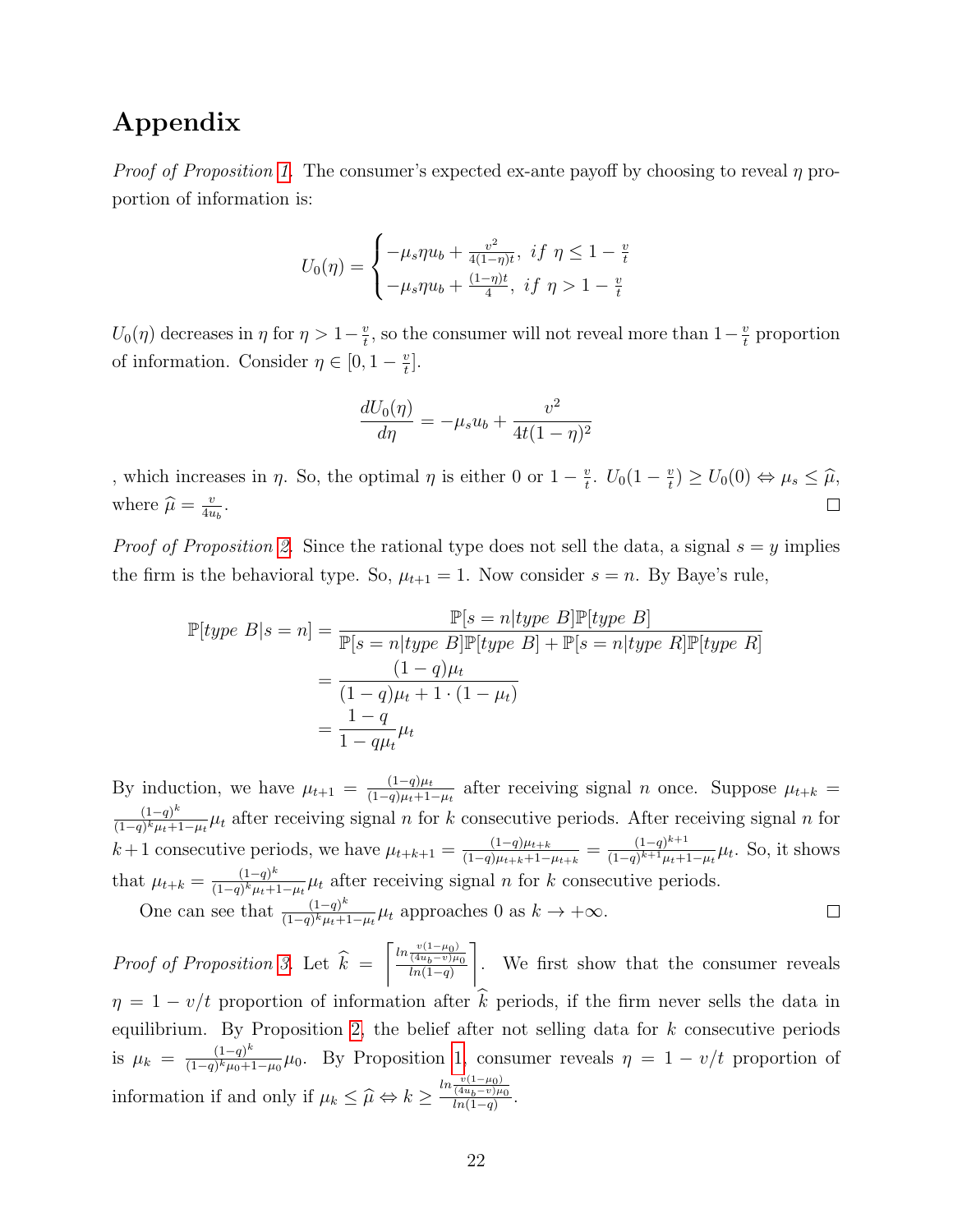We now show that the rational firm has no incentive to deviate to selling data at any time. The game is continuous at infinity because of discounting. So, we can use the singledeviation property. Suppose the firm deviates once at period  $t$  when the belief is  $\mu_t$ . There are two cases.

1.  $\mu \leq \widehat{\mu}$ 

The value function of the equilibrium strategy (never sell data) is:

 $V(\mu_t) = (1 - \delta)^{\frac{v}{2}}$ 2  $\frac{1}{1-\delta}=\frac{v}{2}$ 2

The value function of deviating once at period  $t$  is (assuming the firm sells data when the belief is 1, which maximizes the payoff):

$$
\tilde{V}(\mu_t) = (1 - \delta) \left[ \frac{v}{2} + D(1 - \frac{v}{t}) + \delta \left( q \frac{\frac{v^2}{2t} + D(0)}{1 - \delta} + (1 - q) \frac{\frac{v}{2}}{1 - \delta} \right) \right]
$$

The rational firm will not deviate if  $V(\mu_t) > \tilde{V}(\mu_t) \Leftrightarrow \frac{\delta}{1-\delta} > \frac{D(1-\frac{v}{t})}{q(v/2-v^2/2t-1)}$  $\frac{D(1-\frac{1}{t})}{q(v/2-v^2/2t-D(0))}$ . One can see that  $\exists \delta_1 \in (0,1)$  s.t. the inequality holds for any  $\delta \geq \delta_1$ .

$$
2. \ \mu > \widehat{\mu}
$$

The value function of the equilibrium strategy (never sell data) is:

 $V(\mu_t) = (1 - \delta) \left[ \sum_{k=0}^{k-1} \delta^k \frac{v^2}{2t} + \sum_{k=\hat{k}}^{+\infty} \delta^k \frac{v^2}{2} \right]$  $\frac{v}{2}$ ]

The value function of deviating once at period  $t$  is (assuming the firm sells data when the belief is 1, which maximizes the payoff):

$$
\tilde{V}(\mu_t) = (1 - \delta) \left[ \frac{v^2}{2t} + D(0) + \delta \left( q \frac{v^2}{2t} + D(0) + (1 - q) \left[ \sum_{k=0}^{\hat{k}-2} \delta^k \frac{v^2}{2t} + \sum_{k=\hat{k}-1}^{+\infty} \delta^k \frac{v}{2} \right] \right) \right]
$$

The rational firm will not deviate if  $V(\mu_t) > \tilde{V}(\mu_t) \Leftrightarrow \frac{\delta^k}{(1-\delta)[1-(1-q)\delta]} > \frac{D(0)}{q(v/2-v^2)}$  $\frac{D(0)}{q(v/2-v^2/2t)}$ . One can see that  $\exists \delta_2 \in (0,1)$  s.t. the inequality holds for any  $\delta \geq \delta_2$ .

Let  $\hat{\delta} = \max{\{\delta_1, \delta_2\}}$ . One can see that  $\hat{\delta} < 1$  and for any  $\delta > \hat{\delta}$ , the firm never sells consmer data,  $\eta = 0$  in the first  $\hat{k}$  periods, and  $\eta = 1 - v/t$  after  $\hat{k}$  periods is a MPE.  $\Box$ 

Proof of Proposition [4.](#page-12-0) By Baye's rule, for a given firm,

$$
\mathbb{P}[type\ B|s=n] \n= \frac{\mathbb{P}[s=n|type\ B]\mathbb{P}[type\ B]}{\mathbb{P}[s=n|type\ B]\mathbb{P}[type\ B] + \mathbb{P}[s=n|type\ R]\mathbb{P}[type\ R]} \n= \frac{(1-q)[1\cdot(1-\mu_t)+(1-q)\mu_t]^{N-1}\mu_t}{(1-q)[1\cdot(1-\mu_t)+(1-q)\mu_t]^{N-1}\mu_t+1\cdot[1\cdot(1-\mu_t)+(1-q)\mu_t]^{N-1}(1-\mu_t)} \n= \frac{1-q}{1-q\mu_t}\mu_t, \text{ which does not depend on } N.
$$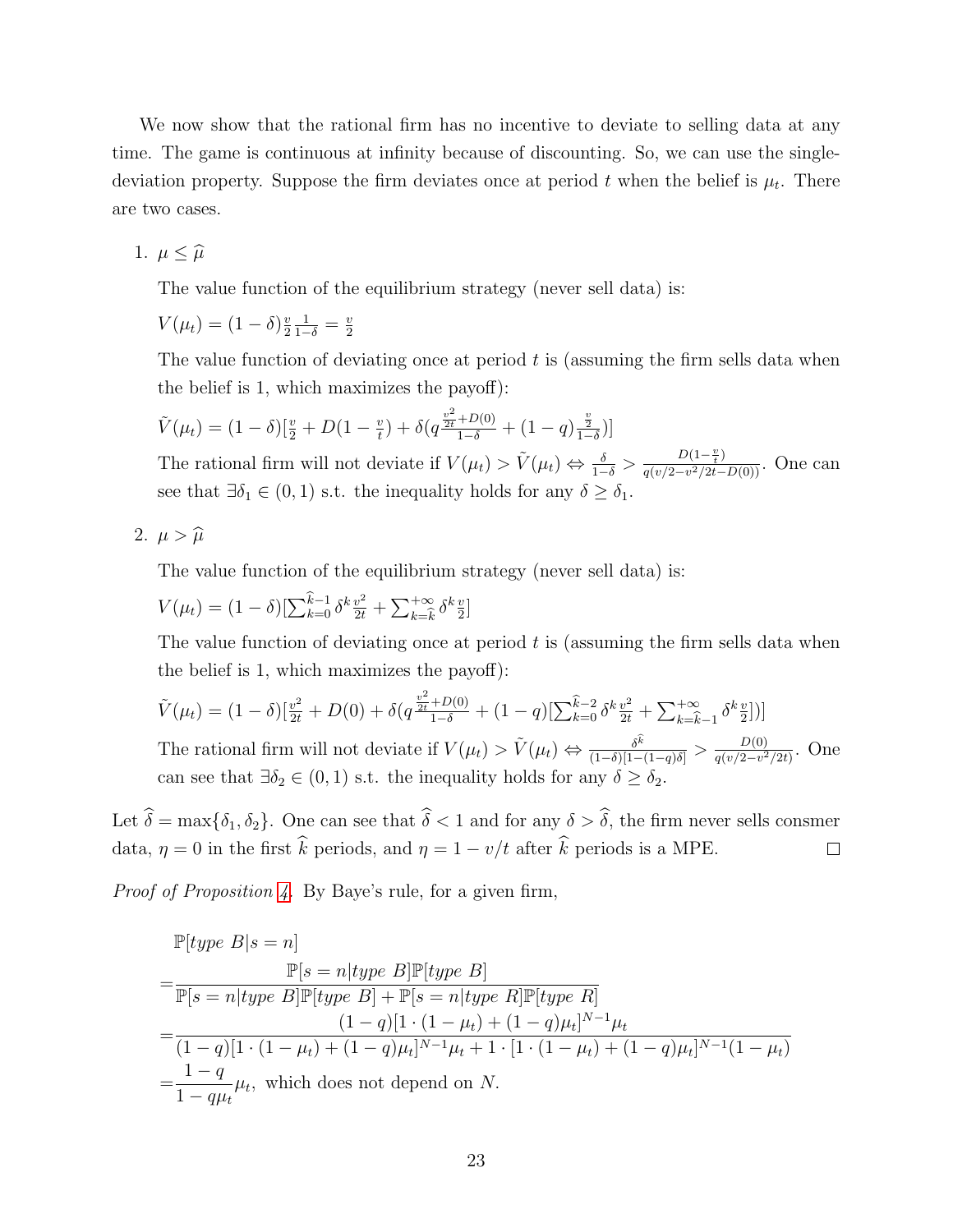$$
\mathbb{P}[type\ B|s=y] \n= \frac{\mathbb{P}[s=y|type\ B]\mathbb{P}[type\ B]}{\mathbb{P}[s=y|type\ B]\mathbb{P}[type\ B] + \mathbb{P}[s=y|type\ R]\mathbb{P}[type\ R]} \n= \frac{[1-(1-q)[1\cdot(1-\mu_t)+(1-q)\mu_t]^{N-1}]\mu_t}{[1-(1-q)[1\cdot(1-\mu_t)+(1-q)\mu_t]^{N-1}]\mu_t + [1-1\cdot[1\cdot(1-\mu_t)+(1-q)\mu_t]^{N-1}](1-\mu_t)} \n= \frac{1-(1-q)(1-q\mu_t)^{N-1}}{1-(1-q\mu_t)^N}\mu_t, \text{ which decreases in } N \text{ by checking the derivative.}
$$

*Proof of Proposition [5.](#page-13-0)* Fix  $\delta \in (0,1)$ . Suppose  $\forall N_{\delta}, \exists N \geq N_{\delta}$  s.t. there exists a MPE in which a rational firm (label it by firm 1 WLOG) does not sell the data at  $t = 0$ . Denote the equilibrium strategy of all the firms by  $\sigma$  and the value function of firm 1 by  $V_1(\cdot)$ . The prior belief is  $\vec{\mu}_0 = (\mu_0, \mu_0, ..., \mu_0)$ . Denote the posterior belief upon observing signal y  $(n)$ by  $\vec{\mu}^y$  ( $\vec{\mu}^n$ ) when the initial belief is  $\vec{\mu}$  and the equilibrium strategy is  $\sigma$ .

 $\Box$ 

Suppose  $\mu_0 > \hat{\mu}$ .

$$
V_1(\vec{\mu_0}) = (1 - \delta) \frac{v^2}{2t} + \delta \left[ \mathbb{P}(s = y | \sigma) V_1(\vec{\mu_0}) + \mathbb{P}(s = n | \sigma) V_1(\vec{\mu_0}) \right]
$$

, whe

$$
\text{here } \begin{cases} \mathbb{P}(s = n | \sigma) \le (1 - q\mu_0)^{N-1} \\ \mathbb{P}(s = y | \sigma) = 1 - \mathbb{P}(s = n | \sigma) \ge 1 - (1 - q\mu_0)^{N-1} \end{cases}
$$

The upper bound of the probability of signal n,  $\mathbb{P}(s = n | \sigma)$ , is obtained when no rational firm sells data under  $\sigma$  given belief  $\vec{\mu}_0$ . The value function of firm 1 if it deviates once in the first period (denote the strategy by  $\sigma'$ ) is:

$$
V_{1,dev}(\vec{\mu}_0) = (1 - \delta) \left(\frac{v^2}{2t} + D(0)\right) + \delta \left[\mathbb{P}(s = y | \sigma')V_1(\vec{\mu}_0^y) + \mathbb{P}(s = n | \sigma')V_1(\vec{\mu}_0^n)\right]
$$

$$
\int \mathbb{P}(s = n | \sigma') = (1 - q)\mathbb{P}(s = n | \sigma)
$$

, where  $\int$  $\mathcal{L}$  $\mathbb{P}(s = y | \sigma') = 1 - \mathbb{P}(s = n | \sigma')$ Therefore, we have:

$$
V_{1,dev}(\mu_0) - V_1(\mu_0) = (1 - \delta)D(0) - \delta[V_1(\mu_0^n) - V_1(\mu_0^y)]q\mathbb{P}(s = n|\sigma)
$$

Since  $V_1(\cdot) \in \left[\frac{v^2}{2t}\right]$  $\frac{v^2}{2t}, \frac{v}{2} + D(1-\frac{v}{t})$  $\left[\begin{array}{cc} \frac{v}{t} \end{array}\right], V_1(\mu_0^n) - V_1(\mu_0^y)$  $\binom{y}{0} \leq \frac{v}{2} + D(1 - \frac{v}{t})$  $\frac{v}{t}$ ) –  $\frac{v^2}{2t}$  $\frac{v^2}{2t}$ , which is a constant.  $\mathbb{P}(s = n | \sigma) \le (1 - q\mu_0)^{N-1} \to 0 \ (N \to +\infty)$ . Hence, given  $\delta$ ,  $\exists N_{\delta}$  s.t.  $\forall N \ge$  $N_{\delta}$ ,  $V_{1,dev}(\mu_0) - V_1(\mu_0) > 0$ . But we assume that firm 1 does not sell the data at  $t = 0$ . A contradiction.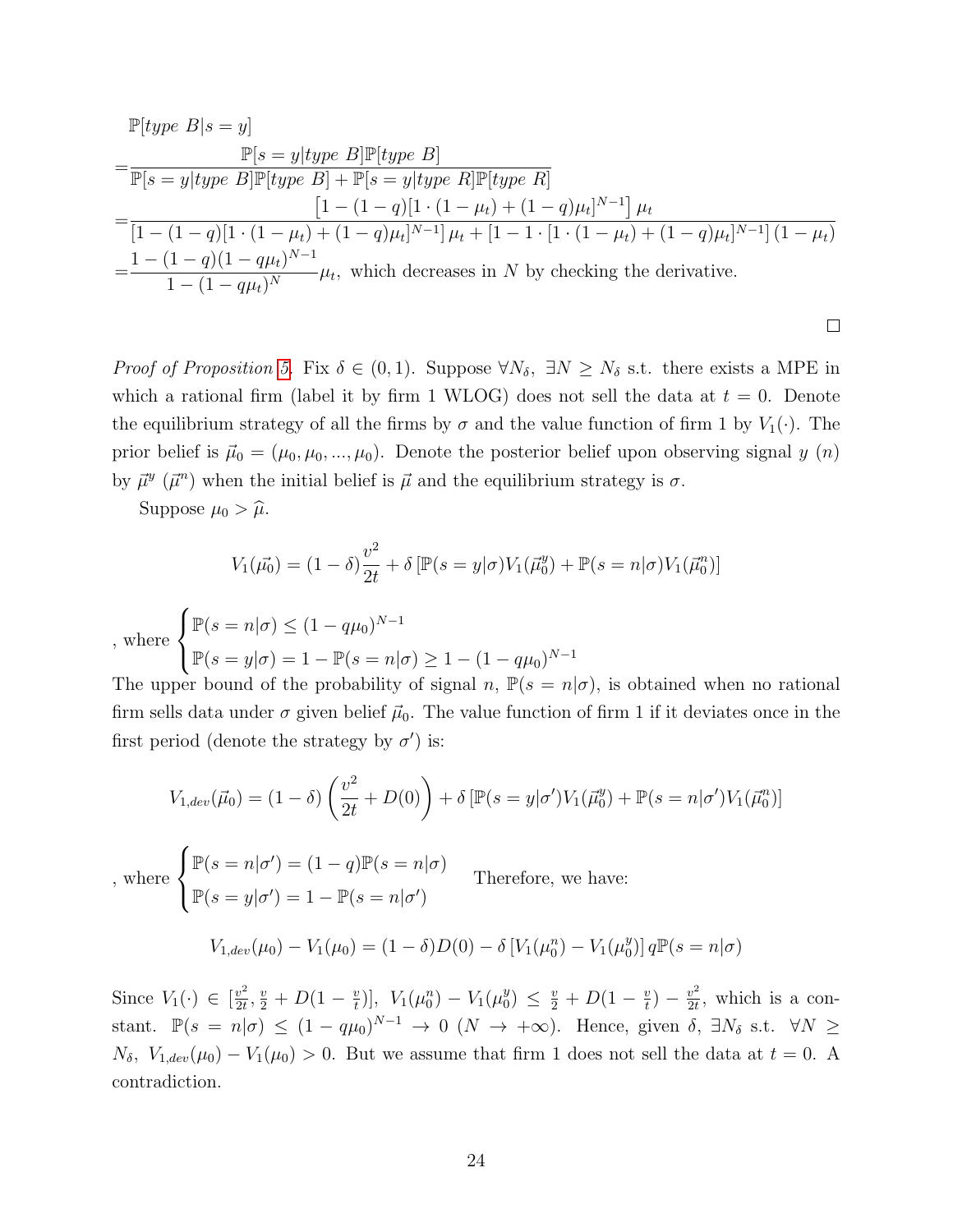In sum, firms always sell data and consumers reveal nothing at  $t = 0$  in equilibrium. Anticipating that, the consumer's posterior belief about each firm's type is  $\mu_0$ . This repeats in every period. Therefore, for any  $\delta \in (0,1), \exists N_{\delta} s.t. \forall N \ge N_{\delta}$ , firms always sell data and consumers reveal nothing in the unique MPE. Consumer's belief about the firm's type is always  $\mu_0$ .

Suppose  $\mu_0 \leq \hat{\mu}$ . The first period payoff will be  $\frac{v}{2}$  in equilibrium and  $\frac{v}{2} + D(1 - \frac{v}{t})$  $\frac{v}{t}$ ) if the firm deviates. All the remaining proof is the same as above.  $\Box$ 

Proof of Proposition [6.](#page-14-3) Consider firm 1 WLOG. We first list the updated belief after one signal:

 $\sqrt{ }$  $\int$  $\mathcal{L}$  $\mu^y = \mathbb{P}(\text{firm 1 is bad type}|s = y, \text{ initial belief is } \mu) = \frac{1 - (1 - q)(1 - q\mu)}{1 - (1 - q\mu)^2} \mu$  $\mu^n = \mathbb{P}(\text{firm 1 is bad type}|s = n, \text{ initial belief is } \mu) = \frac{1-q}{1-q\mu}\mu$ Both  $\mu^y$  and  $\mu^n$  increase in  $\mu$ .  $\mu^y \geq 1/2$ ,  $\forall \mu$ .

Suppose there exists an equilibrium in which rational firms never sells the data. Then consumers have identical beliefs for both firms. Denote the corresponding value function by  $V(\cdot)$ . Consider a belief  $\mu > \hat{\mu}$ .

<span id="page-26-0"></span>
$$
V(\mu) = (1 - \delta) \frac{v^2}{2t} + \delta [q\mu V(\mu^y) + (1 - q\mu)V(\mu^n)]
$$

The value function of deviating once in the current period is:

$$
V_{dev}(\mu) = (1 - \delta) \left( \frac{v^2}{2t} + D(0) \right) + \delta [q[1 + (1 - q)\mu]V(\mu^y) + (1 - q)(1 - q\mu)V(\mu^n)]
$$

$$
V_{dev}(\mu) - V(\mu) = (1 - \delta)D(0) - \delta[V(\mu^n) - V(\mu^y)]q(1 - q\mu)
$$
\n(4)

 $v < 2u_b \Rightarrow \hat{\mu} < 1/2$ .  $\mu^y \ge 1/2$ ,  $\forall \mu$  implies that consumer will reveal no information after one signal y, which gives the rational firm a stage equilibrium payoff of  $\frac{v^2}{2}$  $\frac{v^2}{2t}$ . If the signal is *n* and  $\mu^n \leq \hat{\mu}$ , rational firm gets a stage payoff of  $v/2$ ; If the signal is n and  $\mu^n > \hat{\mu}$ , rational firm gets a stage payoff of  $\frac{v^2}{2t}$  $\frac{v^2}{2t}$ . So, we gets an upper bound of  $V(\mu^n)$  by assuming that the belief is always no greater than  $\hat{\mu}$ :

$$
V(\mu^n) \le (1 - \delta) \left[ \frac{v}{2} + \sum_{k=1}^{+\infty} \delta^k [q\mu \frac{v^2}{2t} + (1 - q\mu) \frac{v}{2}] \right]
$$
  
=  $(1 - \delta) \frac{v}{2} + \delta [q\mu \frac{v^2}{2t} + (1 - q\mu) \frac{v}{2}]$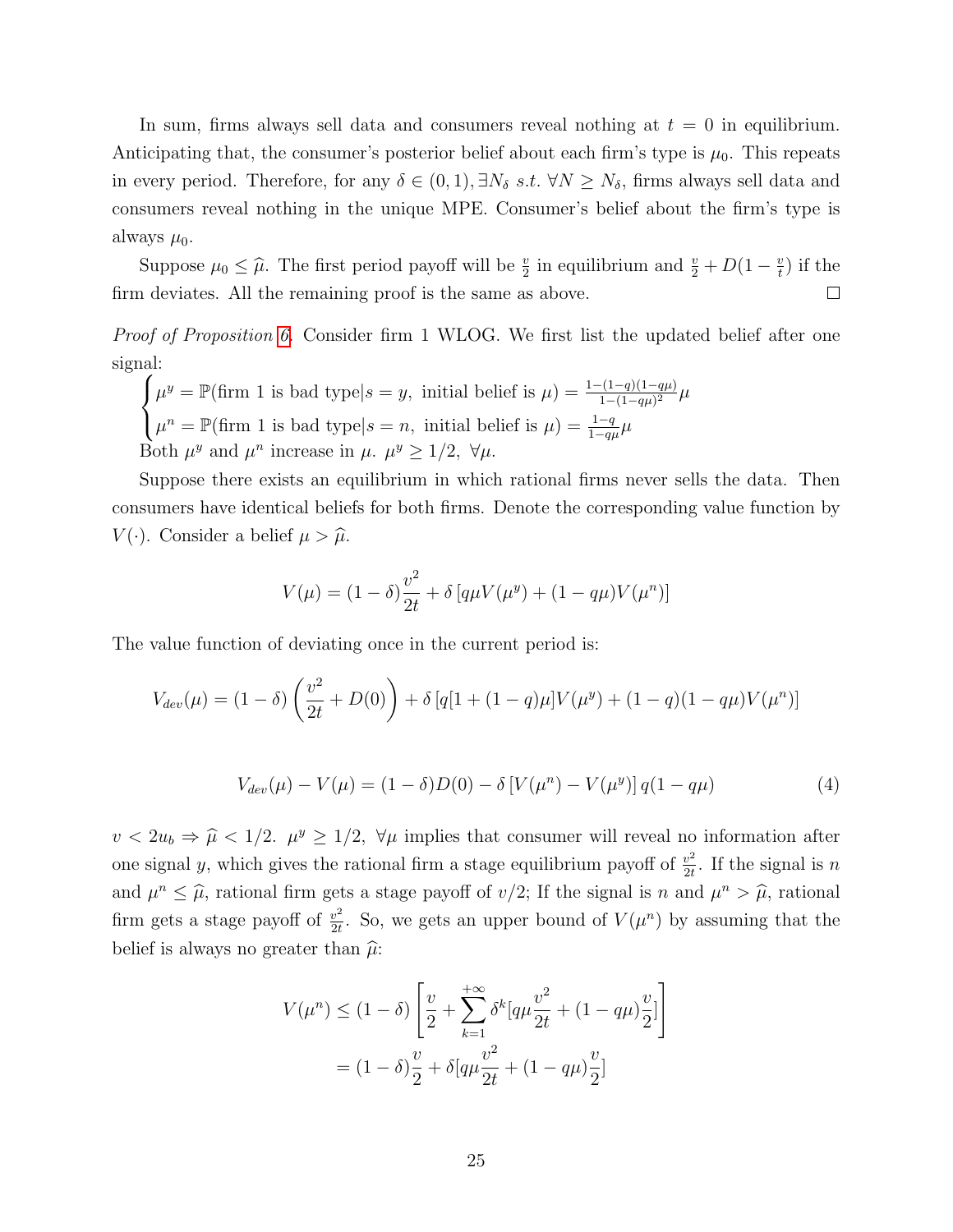Always selling consumer data gives a lower bound on the value function:

<span id="page-27-0"></span>
$$
V(\mu^y) \ge (1 - \delta) \sum_{k=0}^{+\infty} \delta^k \left[ \frac{v^2}{2t} + D(0) \right] = \frac{v^2}{2t} + D(0)
$$

Hence, we have:

$$
V(\mu^{n}) - V(\mu^{y}) \le (1 - \delta)\frac{v}{2} + \delta[q\mu\frac{v^{2}}{2t} + (1 - q\mu)\frac{v}{2}] - \left[\frac{v^{2}}{2t} + D(0)\right]
$$

Plug it back to [\(4\)](#page-26-0), we have:

$$
V_{dev}(\mu) - V(\mu)
$$
  
\n
$$
\geq (1 - \delta)[D(0) - \delta q(1 - q\mu)\frac{v}{2}] - \delta q(1 - q\mu) \left[ \delta[q\mu\frac{v^2}{2t} + (1 - q\mu)\frac{v}{2}] - [\frac{v^2}{2t} + D(0)] \right]
$$
 (5)

With a strictly positive probability, the signal will be y for k consecutive periods,  $\forall k$ . Denote the belief after k consecutive signal y by  $\mu^{y^k}$ . One can see that  $\mu^y \in (\mu, 1), \forall \mu \in (0, 1)$ . So,  $\mu^{y^k}$  strictly increases in k and is bounded by 1. Thus,  $\{\mu^{y^k}\}_{k=1}^{+\infty}$  has a limit. Denote the limit by  $\mu^{y+\infty}$ . We have  $(\mu^{y+\infty})^y = {\mu^{y+\infty}} \Rightarrow {\mu^{y+\infty}} = 1$ . So,  $\mu^{y^k}$  could be arbitrarily close to 1 with a strictly positive probability. If  $(1 - q)(v/2 - v^2/2t) < D(0)$ , for large enough δ and μ, we have  $\delta[q\mu\frac{v^2}{2t} + (1 - q\mu)\frac{v}{2}]$  $\frac{v}{2}$ ] –  $\left[\frac{v^2}{2t} + D(0)\right] < 0$ . If  $q(1-q)v/2 < D(0)$ , for large enough  $\delta$  and  $\mu$ , we have  $D(0) - \delta q(1 - q\mu)\frac{v}{2} > 0$ . Together, we get that  $(1 - \delta)[D(0) \frac{v}{2}$ ] –  $\delta q(1 - q\mu) \left[ \delta [q\mu \frac{v^2}{2t} + (1 - q\mu)\frac{v}{2} \right]$  $\left[\frac{v}{2l} - \left[\frac{v^2}{2t} + D(0)\right]\right] > 0, \stackrel{(5)}{\Rightarrow} V_{dev}(\mu) - V(\mu) > 0.$  $\left[\frac{v}{2l} - \left[\frac{v^2}{2t} + D(0)\right]\right] > 0, \stackrel{(5)}{\Rightarrow} V_{dev}(\mu) - V(\mu) > 0.$  $\left[\frac{v}{2l} - \left[\frac{v^2}{2t} + D(0)\right]\right] > 0, \stackrel{(5)}{\Rightarrow} V_{dev}(\mu) - V(\mu) > 0.$  $\delta q(1-q\mu)^{\frac{v}{2}}$ Therefore, rational firm will sell the data when the belief is  $\mu$  and the discount factor is high enough. A contradiction.  $\Box$ 

Proof of Proposition [7.](#page-17-1) Suppose there exists such an equilibrium.

$$
(1) \ \mu \leq \widehat{\mu}
$$

Without any monitoring effort, the consumer does not get an additional signal. So, the consumer reveal  $1-v/t$  amount of information according to Proposition [1.](#page-8-3) The expected consumer surplus is:

$$
CS(0, \mu) := -\mu u_b (1 - v/t) + v/4
$$

By incuring effort  $h$ , the consumer receives an extra signal  $s_h$ . The updated belief will be:

$$
\begin{cases} \frac{1-h}{1-h\mu}\mu, & if s_h = n \text{ (with probability } 1 - \mu h) \\ 1, & if s_h = y(\text{with probability } \mu h) \end{cases}
$$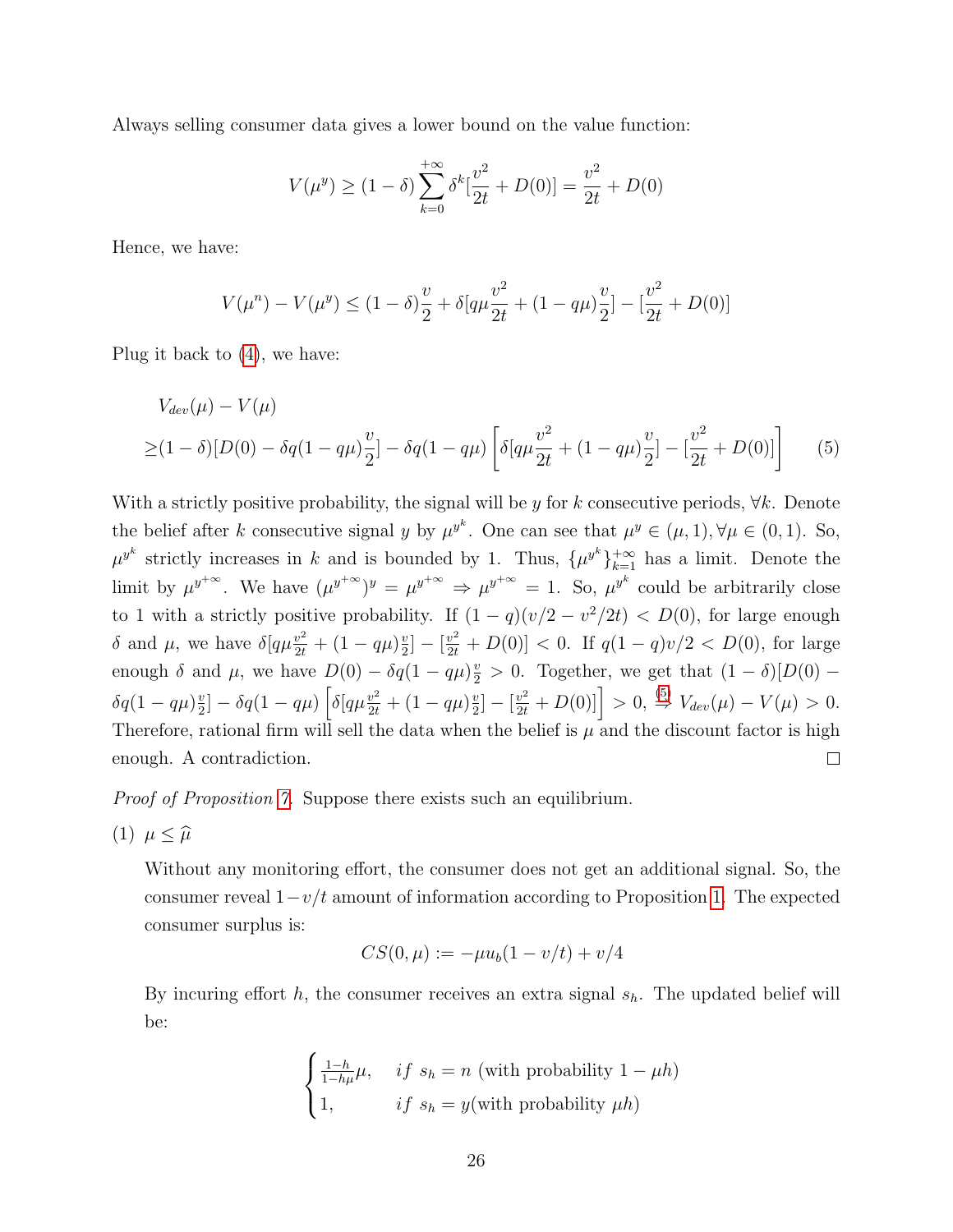The expected consumer surplus is:<sup>[14](#page-28-0)</sup>

<span id="page-28-2"></span>
$$
CS(h,\mu) := -c(h) - \frac{1-h}{1-h\mu}\mu u_b(1-\frac{v}{t})(1-\mu h) + \frac{v^2}{4t}\mu h + \frac{v}{4}(1-\mu h), \ h \in [0,\bar{h}]
$$

The difference of the expected consumer surplus between incurring monitoring effort  $h$ and no effort is:

<span id="page-28-1"></span>
$$
\Delta CS(h,\mu) := CS(h,\mu) - CS(0,\mu) = -c(h) + \mu \frac{v}{4t}(t-v)h \left[ -1 + \frac{4u_b(1-\mu)}{v(1-\mu h)} \right], \ h \in [0,\bar{h}]
$$
\n(6)

The consumer incurs a strictly monitoring effort if and only if  $\Delta CS(h, \mu) > 0$  for some  $h \in (0, \bar{h}]$ . Notice that  $\Delta CS(0, \mu) = 0$ . So, a sufficient condition for the consumer to incur a strictly monitoring effort is  $\frac{\partial \Delta CS(h,\mu)}{\partial h}|_{h=0} > 0$ .

$$
\frac{\partial \Delta CS(h,\mu)}{\partial h} = -c'(h) + \frac{\mu v(t-v)}{4t} \left[ -1 + \frac{4u_b(1-\mu)}{v(1-\mu h)^2} \right]
$$

$$
\frac{\partial \Delta CS(h,\mu)}{\partial h}|_{h=0} > 0 \Leftrightarrow -1 + \frac{4u_b(1-\mu)}{v} > 0
$$

$$
\Leftrightarrow \mu < 1 - \widehat{\mu}
$$

If  $v < 2u_b$ ,  $\hat{\mu} < 1/2 \Rightarrow \mu \leq \hat{\mu} < 1 - \hat{\mu}$ ,  $\forall \mu \leq \hat{\mu}$ . So, the consumer always incurs a strictly positive monitoring effort when  $\mu < \hat{\mu}$ .

Equation [\(6\)](#page-28-1) implies that  $h^*(\mu) \to 0$  as  $\mu \to 0$ , since  $\Delta CS(h^*(\mu), \mu) \ge 0$ 

(2)  $\mu > \widehat{\mu}$ 

Without any monitoring effort, the consumer does not get an additional signal. So, the consumer reveal nothing according to Proposition [1.](#page-8-3) The expected consumer surplus is:

$$
\widetilde{CS}(0,\mu):=v^2/4t
$$

By incuring effort  $h$ , the consumer receives an extra signal  $s_h$ . The updated belief will be:

$$
\begin{cases} \frac{1-h}{1-h\mu}\mu, & if s_h = n \text{ (with probability } 1 - \mu h) \\ 1, & if s_h = y(\text{with probability } \mu h) \end{cases}
$$

If  $\mu$  is high enough such that  $\frac{1-\bar{h}}{1-\bar{h}\mu}\mu > \hat{\mu}$ , the consumer will not reveal anything regardless

<span id="page-28-0"></span><sup>&</sup>lt;sup>[14](#page-28-2)</sup> Technically, the domin is  $h \in (0, \bar{h}]$ . But, one can check that the expression holds for  $h = 0$  as well.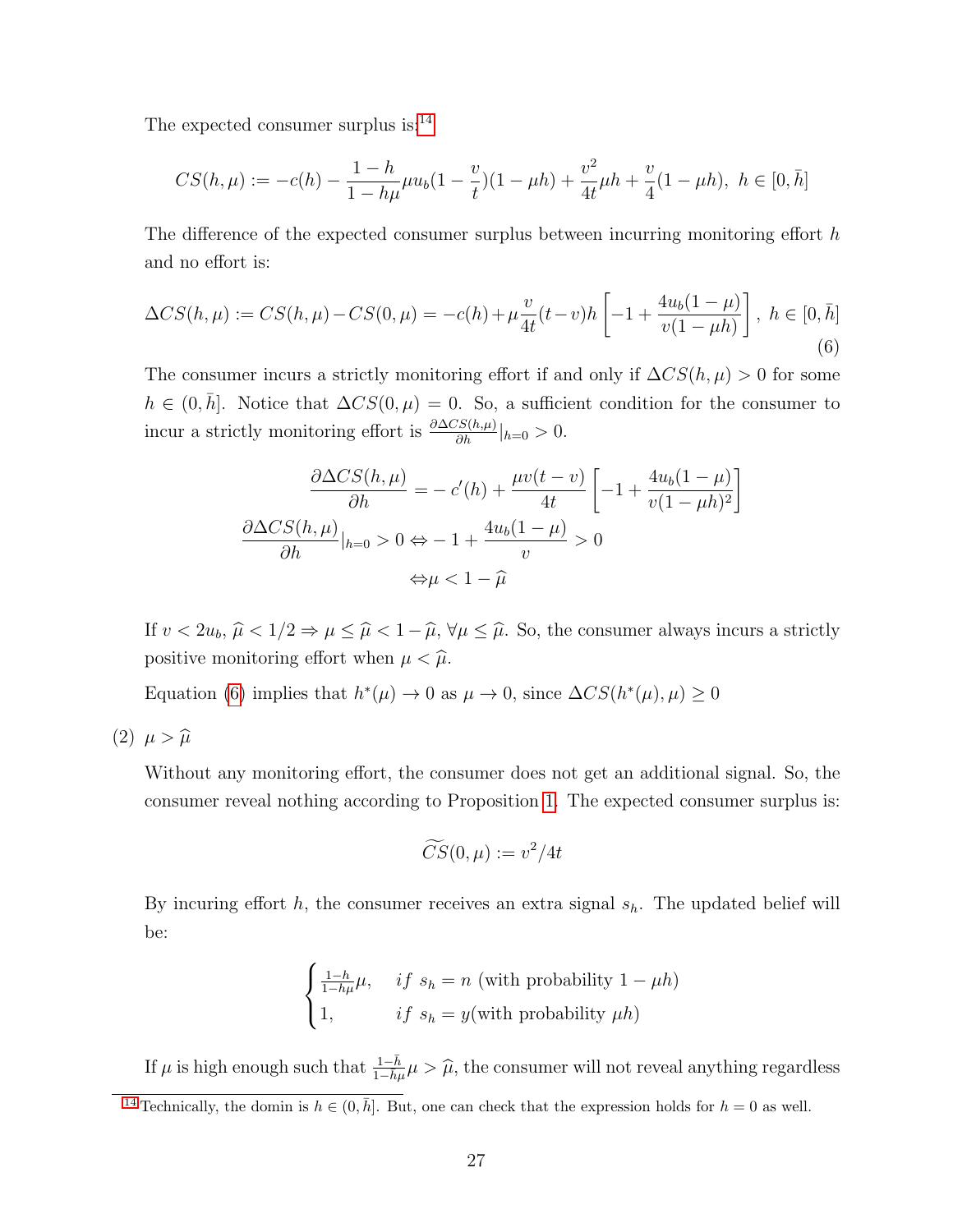<span id="page-29-2"></span>of the signal realization. So, there is no gain from an additional signal and the consumer will not acquire an extra signal. For the consumer to incur costly monitoring, she must reveal some information  $(\eta = 1 - v/t)$  if  $s_h = n^{15}$  $s_h = n^{15}$  $s_h = n^{15}$  The expected consumer surplus is the same as the first case:

$$
\widetilde{CS}(h,\mu) = CS(h,\mu) = -c(h) - \frac{1-h}{1-h\mu}\mu u_b(1-\frac{v}{t})(1-\mu h) + \frac{v^2}{4t}\mu h + \frac{v}{4}(1-\mu h), \ h \in (0,\bar{h}]
$$

The difference of the expected consumer surplus between incurring monitoring effort h and no effort is:

$$
\Delta \widetilde{CS}(h,\mu) := \widetilde{CS}(h,\mu) - \widetilde{CS}(0,\mu) = -c(h) + (1-\mu h) \frac{v(t-v)}{4t} \left[ 1 - \frac{4u_b(1-h)\mu}{v(1-\mu h)} \right], \ h \in (0,\bar{h}]
$$
\n
$$
(7)
$$

The consumer incurs a strictly monitoring effort if and only if  $\Delta\widetilde{CS}(h,\mu) > 0$  for some  $h \in (0, \bar{h}]$ .

$$
\Delta \frac{\partial \widetilde{CS}(h,\mu)}{\partial h} = -c'(h) + \frac{\mu v(t-v)}{4t} \left(\frac{4u_b}{v} - 1\right) \tag{8}
$$

Since  $c'(0) = 0$ ,  $c(\cdot)$  is convex, and  $\lim_{h \to \bar{h}} c'(h) = +\infty$ , we have  $\max_{0 < h \leq \bar{h}} \Delta \overline{CS}(h, \mu) =$  $\Delta \widetilde{CS}(\widehat{h}(\mu), \mu)$ , where  $\widehat{h}(\mu)(> 0)$  is determined by the first order condition:

<span id="page-29-3"></span>
$$
c'(\widehat{h}(\mu)) = \frac{\mu v(t - v)}{4t} \left(\frac{4u_b}{v} - 1\right)
$$
\n(9)

The consumer's optimal effort is either 0 or  $\hat{h}(\mu)$ . This leads to the following lemma.

<span id="page-29-1"></span>**Lemma 1.** Suppose the belief is  $\mu > \hat{\mu}$ . The consumer incurs monitoring effort  $\hat{h}(\mu)$  if and only if  $\Delta \widetilde{CS}(\widehat{h}(\mu), \mu) > 0$ .

The next lemma characterize the optimal effort of the consumer.

**Lemma 2.** There exists a  $\widehat{\widehat{\mu}} > \widehat{\mu}$  such that the consumer incurs efforts in monitoring if and only if  $\mu \leq \hat{\mu}$ . For  $\mu \in [\hat{\mu}, \hat{\hat{\mu}}]$ , the optimal effort  $h^*(\mu)$  strictly increases in  $\mu$ .

Proof. We first show that the optimal effort follows a cutoff strategy. Suppose the consumer incurs monitoring effort  $\hat{h}(\mu_1) > 0$  when the belief is  $\mu_1 > \hat{\mu}$ .  $\Delta \widetilde{CS}(h)$  and  $\widehat{h}$  depend on  $\mu$ . Lemma [1](#page-29-1) implies that  $\Delta \widetilde{CS}(\widehat{h}(\mu_1), \mu_1) > 0$ .  $\forall \mu_2 \in (\widehat{\mu}, \mu_1)$ . Since

<span id="page-29-0"></span><sup>&</sup>lt;sup>[15](#page-29-2)</sup> This may be worse than revealing nothing for the consumer. But the latter is always dominated by not incurring monitoring costs.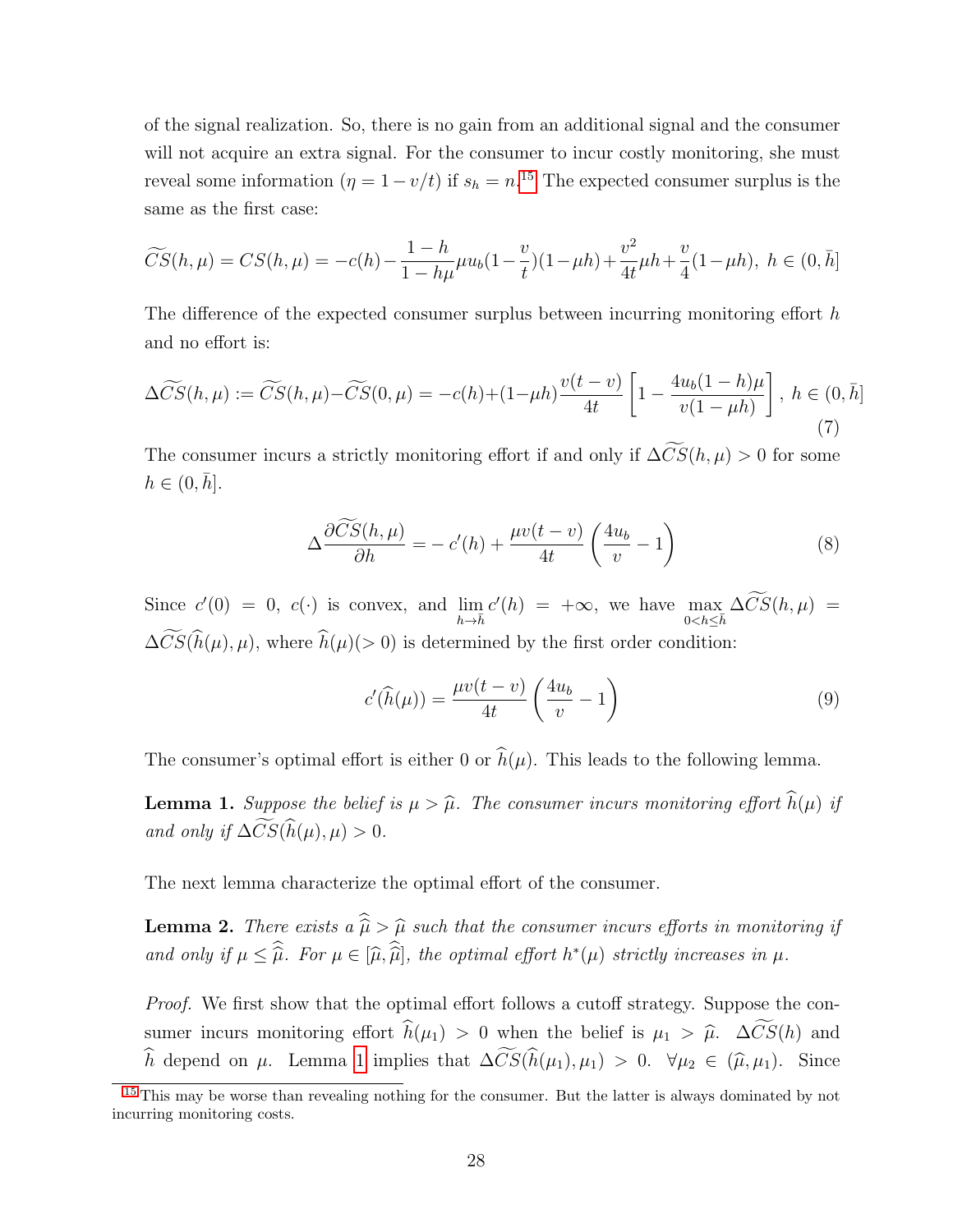$\Delta\widetilde{CS}(h,\mu)$  strictly decreases in  $\mu$ , we have that  $\Delta\widetilde{CS}(\widehat{h}(\mu_2),\mu_2) \geq \widetilde{CS}(\widehat{h}(\mu_1),\mu_2)$  $\Delta\widetilde{CS}(\widehat{h}(\mu_1), \mu_1) > 0$ , where the first inequality is by the optimality of  $\widehat{h}(\mu_2)$  for  $\widetilde{CS}(h, \mu_2)$ ,  $h \in$  $(0, \bar{h}]$ . Therefore, there exists a  $\hat{\hat{\mu}} \geq \hat{\mu}$  such that the consumer incurs efforts in monitoring if and only if  $\mu \leq \hat{\hat{\mu}}$ . For  $\mu \in [\hat{\mu}, \hat{\hat{\mu}}]$ , the optimal effort  $h^*(\mu) = \hat{h}(\mu)$ . According to equation [\(9\)](#page-29-3),  $\widehat{h}(\mu)$  strictly increases in  $\mu$ .

We now show that  $\hat{\mu} > \hat{\mu}$ . This can be shown by consider  $\mu = \hat{\mu} + \varepsilon$ ,  $h =$ √ ε. Taking Taylor expansion in the expression for  $\Delta\widetilde{CS}(h,\mu)$  and let  $\varepsilon \to 0$  gives the result.

So, we finish the proof of the lemma.

Consumer optimality has been shown in the above analyses. Noticing that the benefit for not selling data and the penalty for selling data are higher under endogenous monitoring. One can see that the rational firm has no incentive to deviate when it is patient enough by similar arguments as the proof of Proposition [3.](#page-11-0)

 $\Box$ 

 $\Box$ 

Proof of Proposition [8.](#page-18-0) The proof of Proposition [5](#page-13-0) applies to this case as well.  $\Box$ 

*Proof of Proposition [9.](#page-19-0)* Fix  $\delta \in (0,1)$ . Suppose  $\forall N_{\delta}, \exists N \geq N_{\delta}$  s.t. there exists a MPE in which a rational firm j does not sell the data at  $t = 0$ . Denote the equilibrium strategy of all the firms by  $\sigma$  and the value function of firm i by  $V_i(\cdot)$ . The prior belief is  $\vec{\mu}_0 = (\mu_0, \mu_0, ..., \mu_0)$ . Denote the posterior belief upon observing signal y (n) by  $\vec{\mu}^y$  ( $\vec{\mu}^n$ ) when the initial belief is  $\vec{\mu}$  and the equilibrium strategy is  $\sigma$ .

Suppose  $\mu_0 > \hat{\mu}$ . There are two possibilities:

$$
(1) j = 1
$$

$$
V_1(\vec{\mu_0}) = (1 - \delta) \frac{v^2}{2t} + \delta \left[ \mathbb{P}(s = y | \sigma) V_1(\vec{\mu_0}) + \mathbb{P}(s = n | \sigma) V_1(\vec{\mu_0}) \right]
$$
  
, where 
$$
\begin{cases} \mathbb{P}(s = n | \sigma) \le (1 - \alpha q \mu_0)^{N-1} \\ \mathbb{P}(s = y | \sigma) = 1 - \mathbb{P}(s = n | \sigma) \ge 1 - (1 - \alpha q \mu_0)^{N-1} \end{cases}
$$

The upper bound of the probability of signal n,  $\mathbb{P}(s = n | \sigma)$ , is obtained when no rational firm sells data under  $\sigma$  given belief  $\vec{\mu}_0$ . The value function of firm 1 if it deviates once in the first period (denote the strategy by  $\sigma'$ ) is:

$$
V_{1,dev}(\vec{\mu}_0) = (1 - \delta) \left( \frac{v^2}{2t} + D(0) \right) + \delta \left[ \mathbb{P}(s = y | \sigma') V_1(\vec{\mu}_0^y) + \mathbb{P}(s = n | \sigma') V_1(\vec{\mu}_0^n) \right]
$$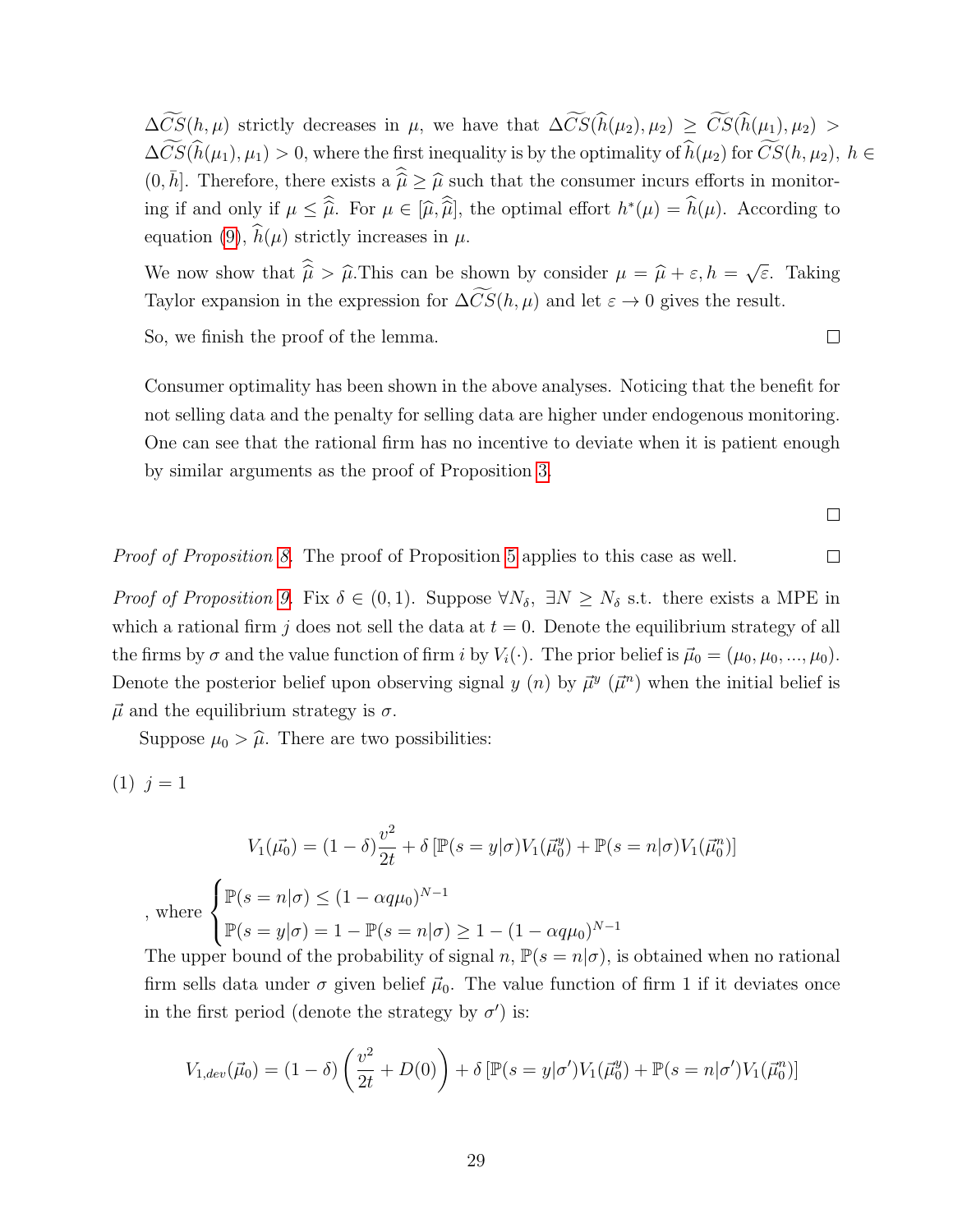$$
\text{where } \begin{cases} \mathbb{P}(s=n|\sigma') = (1-q)\mathbb{P}(s=n|\sigma) \\ \mathbb{P}(s=y|\sigma') = 1 - \mathbb{P}(s=n|\sigma') \end{cases} \text{ Therefore, we have:}
$$
\n
$$
V_{1,dev}(\mu_0) - V_1(\mu_0) = (1-\delta)D(0) - \delta \left[ V_1(\mu_0^n) - V_1(\mu_0^n) \right] q \mathbb{P}(s=n|\sigma)
$$

Since  $V_1(\cdot) \in \left[\frac{v^2}{2t}\right]$  $\frac{v^2}{2t}, \frac{v}{2} + D(1 - \frac{v}{t})$  $\left[\begin{array}{cc} \frac{v}{t} \end{array}\right], V_1(\mu_0^n) - V_1(\mu_0^n)$  $\binom{y}{0} \leq \frac{v}{2} + D(1 - \frac{v}{t})$  $\frac{v}{t}$ ) –  $\frac{v^2}{2t}$  $\frac{v^2}{2t}$ , which is a constant.  $\mathbb{P}(s = n | \sigma) \le (1 - \alpha q \mu_0)^{N-1} \to 0 \ (N \to +\infty)$ . Hence, given  $\delta$ ,  $\exists N_{\delta}$  s.t.  $\forall N \geq N_{\delta}, V_{1,dev}(\mu_0) - V_1(\mu_0) > 0$ . But we assume that firm 1 does not sell the data at  $t = 0$ . A contradiction.

 $(2)$   $j \neq 1$ 

$$
V_j(\vec{\mu_0}) = (1 - \delta) \frac{v^2}{2t} + \delta \left[ \mathbb{P}(s = y | \sigma) V_j(\vec{\mu_0}^y) + \mathbb{P}(s = n | \sigma) V_j(\vec{\mu_0}^n) \right]
$$
  
, where 
$$
\begin{cases} \mathbb{P}(s = n | \sigma) \le (1 - q\mu_0)(1 - \alpha q\mu_0)^{N-2} \\ \mathbb{P}(s = y | \sigma) = 1 - \mathbb{P}(s = n | \sigma) \ge 1 - (1 - q\mu_0)(1 - \alpha q\mu_0)^{N-2} \end{cases}
$$

The upper bound of the probability of signal n,  $\mathbb{P}(s = n | \sigma)$ , is obtained when no rational firm sells data under  $\sigma$  given belief  $\vec{\mu}_0$ . The value function of firm j if it deviates once in the first period (denote the strategy by  $\sigma'$ ) is:

$$
V_{j,dev}(\vec{\mu}_0) = (1 - \delta) \left( \frac{v^2}{2t} + D(0) \right) + \delta \left[ \mathbb{P}(s = y | \sigma') V_j(\vec{\mu}_0^y) + \mathbb{P}(s = n | \sigma') V_j(\vec{\mu}_0^n) \right]
$$
  
, where 
$$
\begin{cases} \mathbb{P}(s = n | \sigma') = (1 - \alpha q) \mathbb{P}(s = n | \sigma) \\ \mathbb{P}(s = y | \sigma') = 1 - \mathbb{P}(s = n | \sigma') \end{cases}
$$
 Therefore, we have:  

$$
V_{j,dev}(\mu_0) - V_j(\mu_0) = (1 - \delta)D(0) - \delta \left[ V_j(\mu_0^n) - V_j(\mu_0^y) \right] \alpha q \mathbb{P}(s = n | \sigma)
$$

Since  $V_j(\cdot) \in \left[\frac{v^2}{2t}\right]$  $\frac{v^2}{2t}, \frac{v}{2} + D(1-\frac{v}{t})$  $\left[\frac{v}{t}\right]$ ,  $V_j(\mu_0^n) - V_j(\mu_0^n)$  $\binom{y}{0} \leq \frac{v}{2} + D(1 - \frac{v}{t})$  $\frac{v}{t}$ ) –  $\frac{v^2}{2t}$  $\frac{v^2}{2t}$ , which is a constant.  $\mathbb{P}(s = n | \sigma) \le (1 - q\mu_0)(1 - \alpha q\mu_0)^{N-2} \to 0 \ (N \to +\infty)$ . Hence, given  $\delta$ ,  $\exists N_{\delta}$  s.t.  $\forall N \ge N_\delta, V_{j,dev}(\mu_0) - V_j(\mu_0) > 0$ . But we assume that firm j does not sell the data at  $t = 0$ . A contradiction.

In sum, firms always sell data and consumers reveal nothing at  $t = 0$  in equilibrium. Anticipating that, the consumer's posterior belief about each firm's type is  $\mu_0$ . This repeats in every period. Therefore, for any  $\delta \in (0,1), \exists N_{\delta} s.t. \forall N \ge N_{\delta}$ , firms always sell data and consumers reveal nothing in the unique MPE. Consumer's belief about the firm's type is always  $\mu_0$ .